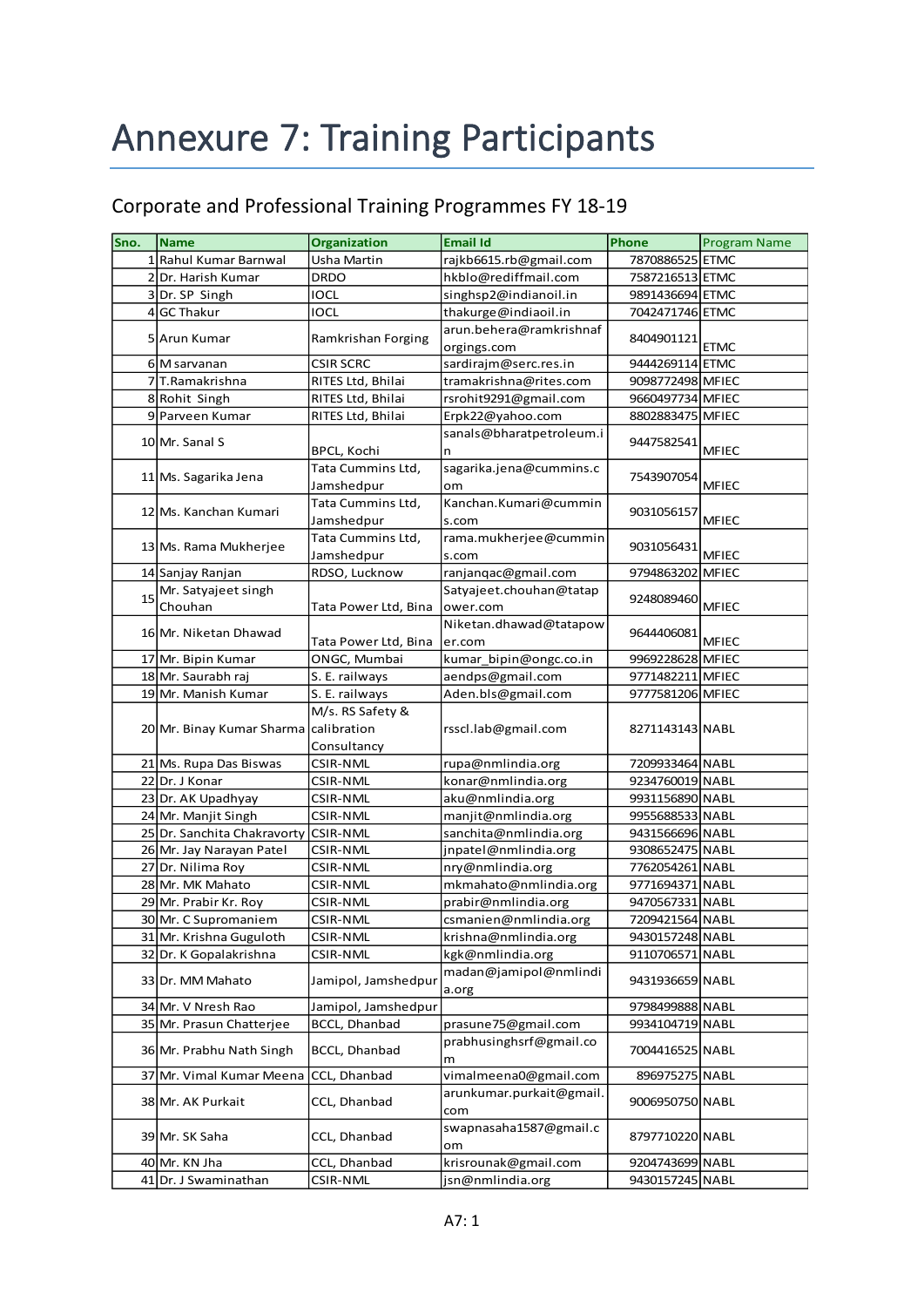| Contact Details of the Participants (SIA-2018 6-10 August) |                               |             |                          |                                 |
|------------------------------------------------------------|-------------------------------|-------------|--------------------------|---------------------------------|
| SI No.                                                     | <b>Name</b>                   | Contact No. | <b>Organisation</b>      | email                           |
|                                                            | 1 Mr. Sukant Dev              |             | 9412277362 IOCL, Mathura | devs@indianoil.in               |
|                                                            | 2 Mr. K M Agrawal             |             | 9997009298 IOCL, Mathura | agrawalkm@indiaoil.in           |
|                                                            | 3 Mr. Vikash Singh            |             | 7352735813 IOCL, Mathura | singhvk3@indianoil.in           |
|                                                            | 4 Mr. Abhijit Bora            |             | 7002023125 OIL, Duliajan | abhijit bora@oilindia.in        |
|                                                            | 5 Mr. Sidhartha Gogoi         |             | 9706701331 OIL, Duliajan | siddhartha.gogoi@oilindia.in    |
|                                                            | 6 Mr. Prasant Gothreewal      |             | 9101004998 OIL, Duliajan | prashant.gothreeval@oilindia.in |
|                                                            | 7 Ms. Uddipana S. Deka        |             | 9101168084 OIL, Duliajan | uddipanas deka@oilindia.in      |
|                                                            | 8 Mr. Susanta Pande           |             | 9954851809 OIL, Duliajan | susanta pande@oilindia.in       |
|                                                            | 9 Mr. Nripendra Nath Hazarika |             | 7019255561 OIL, Duliajan | nripenhazarika1@gmail.com       |
|                                                            | 10 Mr. Pranjal Jyoti Saikia   |             | 9773654355 OIL, Duliajan | pranjalsaika1981@gmail.com      |
|                                                            | 11 Ms. Dolly Gogoi            |             | 9957176617 OIL, Duliajan | dolly786@gmail.com              |

### Corporate and Professional Training Programmes FY 20-21

| S.No.        | <b>List of Delegates</b>        | <b>Organisation</b>                           | <b>Email</b>                          | <b>Contact No.</b> | Program<br><b>Name</b> |
|--------------|---------------------------------|-----------------------------------------------|---------------------------------------|--------------------|------------------------|
| $\mathbf{1}$ | Nilu Kumar                      | <b>RINL</b>                                   | nilukumar@vizagsteel.com              | 8500669414         | R4Waste                |
| 2            | Dhruy Katoria                   | <b>RINL</b>                                   | dhruvkatoria@vizagsteel.co<br>m       |                    | R4Waste                |
| 3            | Aravinth<br>R.Arivalagan        | ACSIR,<br>Student,<br><b>NIIST</b>            | aravinth2308@gmail.com                | 9788808220         | R4Waste                |
| 4            | M. Muthukrishnan                | Student,<br>ACSIR,<br><b>NIIST</b>            | manickammuthum@gmail.c<br>om          | 9500807654         | R4Waste                |
| 5            | Gowtham Jacob                   | Student, NTU, UK                              | gowtham.jacob2018@my.nt<br>u.ac.uk    | 9447006952         | R4Waste                |
| 6            | Jayashankar Gupta               | Entrepreneur                                  | jayshankar2234@gmail.com              | 9580242834         | R4Waste                |
| 7            | Awadh K Gupta                   | <b>TATASTEEL 1</b>                            | ajay.gupta2@tatasteel.com             | 8092084715         | R4Waste                |
| 8            | <b>Biswajit M Patra</b>         | <b>TATASTEEL 2</b>                            | biswajit.patra@tatasteel.co<br>m      | 9262692317         | R4Waste                |
| 9            | Ajay K Gupta                    | <b>TATASTEEL 3</b>                            | ajay.gupta2@tatasteel.com             | 8092084715         | R4Waste                |
| 10           | Ravi<br>Prakash<br>Sharma       | Entrepreneur                                  | ravi3ume@gmail.com                    | 9204058330         | R4Waste                |
| 11           | Surendra Sharma                 | <b>RSPL Ltd</b>                               | surendsharma@gmail.com                | 8950371889         | R4Waste                |
| 12           | Krishna Singh                   | <b>INFOTECH</b><br><b>WALLE</b><br><b>LLP</b> | krishnas8211@gmail.com                | 7903310189         | R4Waste                |
| 13           | Ravi Kumar                      | <b>MMIPL</b>                                  | mmiplindia@gmail.com                  | 7309980537         | R4Waste                |
| 14           | Dr. Joyee Mitra                 | <b>CSIR-CSMCRI</b>                            | joyeemitra@csmcri.res.in              | 7567261428         | R4Waste                |
| 15           | Dr. Subhadip Neogi              | <b>CSIR-CSMCRI</b>                            | sneogi@csmcri.res.in                  | 7567261428         | R4Waste                |
| 16           | Soumyadeep<br>Dasgupta          | Vedanta 1                                     | Soumyadeep.Dasgupta@ve<br>danta.co.in | 8017600199         | R4Waste                |
| 17           | Praveen Kumar.K.                | Vedanta 2                                     | Praveen.r@vedanta.co.in               | 9777451523         | R4Waste                |
| 18           | Amit Swain                      | Vedanta 3                                     | Amit.Swain@vedanta.co.in              | 9439387680         | R4Waste                |
| 19           | M.<br>Vijay<br>Dr.<br>Nimbalkar | NMRL, Pune                                    | vijay nmrl@rediffmail.com             | 9423085356         | R4Waste                |
| 20           | Kumar<br>Prasanna               | <b>CSIR-IMMT</b>                              | prasanna.chem123@gmail.c              | 9668369636         | R4Waste                |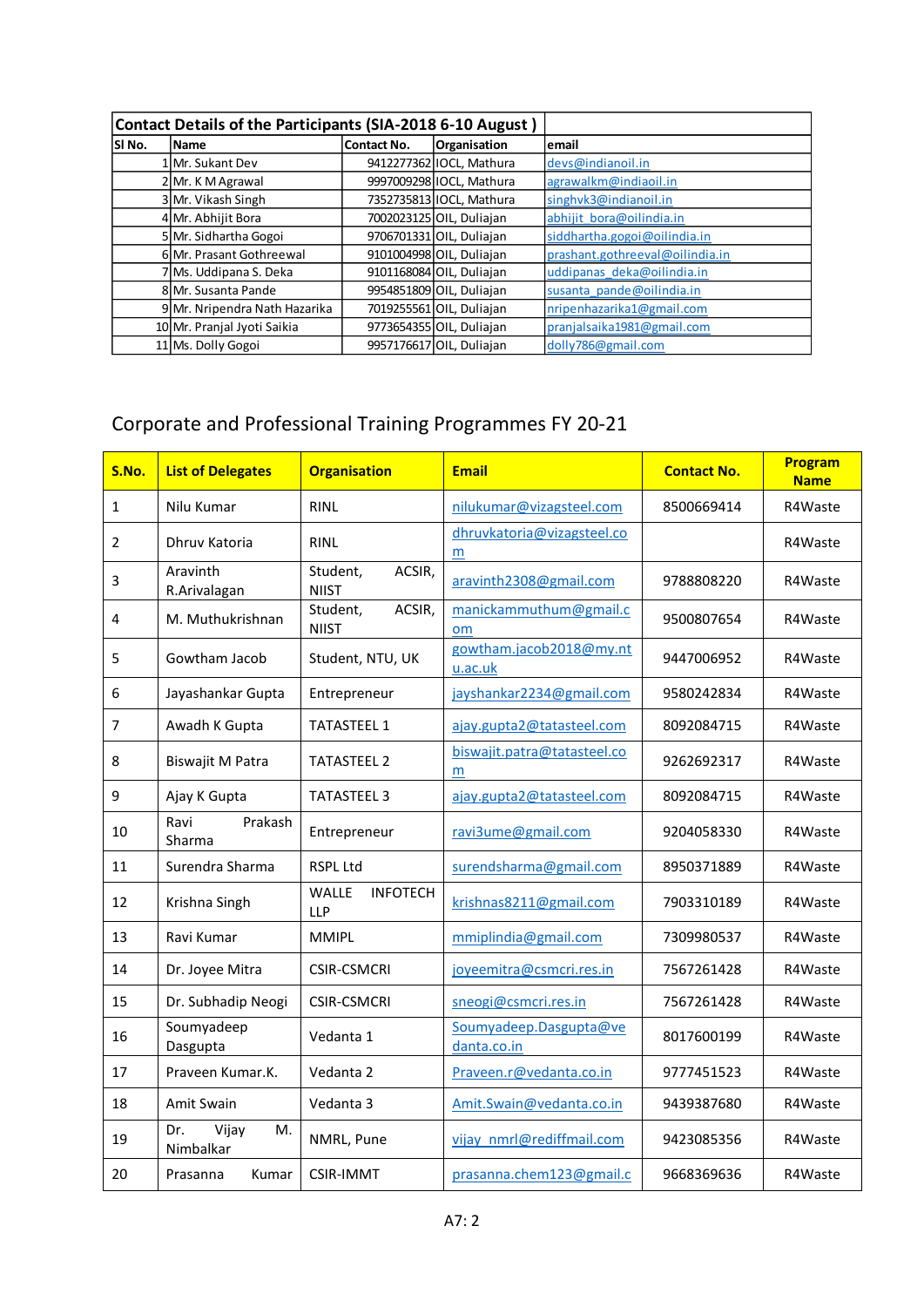|    | Panda                       |                  | $\mathbf{om}$                    |            |         |
|----|-----------------------------|------------------|----------------------------------|------------|---------|
| 21 | Ajinkya Kotkar              | <b>CSIR-IMMT</b> | ajinkya247@gmail.com             | 8779528231 | R4Waste |
| 22 | Darshini<br>Soni<br>Routray | <b>CSIR-IMMT</b> | routraysonidarsani@gmail.c<br>om | 8917290678 | R4Waste |
| 23 | Jyostnarani Sahoo           | <b>CSIR-IMMT</b> | jyostna.sahoo20@gmail.co<br>m    | 7008049080 | R4Waste |

| S.No.          | <b>List of Delegates</b>              | <b>Organisation</b>                               | <b>Email</b>                         | <b>Contact No.</b> | <b>Program Name</b> |
|----------------|---------------------------------------|---------------------------------------------------|--------------------------------------|--------------------|---------------------|
| $\mathbf{1}$   | Mr. VIKAS                             | M/s.                                              |                                      | 9900559503         | <b>ETIS</b>         |
| $\overline{2}$ | Mr. NIKHIL                            | Veerabhadrappa                                    |                                      | 9900559506         | <b>ETIS</b>         |
| 3              | Mr. AKASH                             | Sangappa & Co.,                                   | vesco.co@gmail.com                   | 9686551789         | <b>ETIS</b>         |
| 4              | Mr. SHASHIDHAR M                      | (VESCO) Sandur,                                   |                                      | 8296895032         | <b>ETIS</b>         |
| 5              | Mr. GANGDHAR                          | Karnataka                                         |                                      | 9449683041         | <b>ETIS</b>         |
| 6              | Shri Sharat Chandra RacM/s. DMRL,     |                                                   | sharat@dmrl.drdo.in                  | 9000215427         | <b>ETIS</b>         |
| 7              | Shri Nirmalya Rarhi                   | Hyderabad,                                        | rarhi@dmrl.drdo.in                   | 9441243933         | <b>ETIS</b>         |
| 8              | Dr. Veera Babu Rowthu                 | Telungana                                         | veera@dmrl.drdo.in                   | 9866628307         | <b>ETIS</b>         |
| 9              | Mr. Mota Sudhakara                    |                                                   | mota.sudhakara@tatasteelbsl.co.in    | 7077757858         | <b>ETIS</b>         |
| 10             | Mr. Rishabh Bhomrajka                 | M/s. Tata Steel                                   | rishabh.bhomrajka@tatasteelbsl.co.in | 7077762467         | <b>ETIS</b>         |
| 11             | Mr. Chandan Rajak                     | BSL, Angul, Orissa                                | chandan.rajak@tatasteelbsl.co.in     | 7077757736         | <b>ETIS</b>         |
| 12             | Mr. Rahul Kumar                       |                                                   | rahul912.kumar@tatasteelbsl.co.in    | 7077754933         | <b>ETIS</b>         |
| 13             | Mr. Vishnu Vardhan Atku               |                                                   | vishnuvardhan@vizagsteel.com         | 9701319777         | <b>ETIS</b>         |
| 14             | Mr. Ajit Kumar                        | M/s. RINL, Vizag, An                              | ajitmeta@vizagsteel.com              | 9701348209         | <b>ETIS</b>         |
| 15             | Mr. Biraja Prasad Tripath             |                                                   | bptripathy@vizagsteel.com            | 8500419236         | <b>ETIS</b>         |
| 16             | Shri. Prakash Bagga                   | M/s. Supreme<br>Metallurgical<br>Services Pvt Ltd | psbagga@sms.co.in                    | 9302105827         | <b>ETIS</b>         |
| 17             | Ms. Savita Kumari                     | <b>CSIR-CIMFR</b>                                 | savitacfri@gmail.com                 | 7870139142         | <b>ETIS</b>         |
| 18             | Mr. Subrata Maity                     | M/s. Vesuvius                                     | subrata.maity@vesuvius.com           | 9553990008         | <b>ETIS</b>         |
| 19             | Mr. Bivash Biswas                     | Refractories,<br>Kolkata                          | Bivash.Biswas@vesuvius.com           | 9000253300         | <b>ETIS</b>         |
| 20             | M.DEEPAK KUMAR                        |                                                   | deepakkrm@hotmail.com                | 9500648662         | <b>ETIS</b>         |
| 21             | PRASANNA. S.R.M.                      |                                                   | srmprasanna2@gmail.com               | 9600803984         | <b>ETIS</b>         |
| 22             | RAMANA R.M.                           | Govt. College of<br>Engineering, Salem            | ramanaamakesh@gmail.com              | 9443018700         | <b>ETIS</b>         |
| 23             | MUPPIDATHI SATHESH A                  |                                                   | arunsathesh00@gmail.com              | 8290946460         | <b>ETIS</b>         |
| 24             | ARVIND <sub>M.</sub>                  |                                                   | arvindm2302@gmail.com                | 8675972499         | <b>ETIS</b>         |
| 25             | Mr. Sachin Prabhakar Pa               |                                                   | sachinpatil.pellet@jsw.in            | 7066045516         | <b>ETIS</b>         |
| 26             | Mr. K Wasim Haidar                    | M/s. JSW Dolvi, Mu                                | wasim.haidar@jsw.in                  | 9987367279         | <b>ETIS</b>         |
| 27             | Dr. Trinath Talapaneni                | OPJIT, Raigarh                                    | trinath.talapaneni@opju.ac.in        | 6264824463         | <b>ETIS</b>         |
| 28             | Ms. Smriti Kiran                      | M/s. Jamipol,                                     | smriti@jamipol.com                   |                    | <b>ETIS</b>         |
| 29             | Ms. R Lakshmi PraharshaJamshedpur     |                                                   | praharsha@jamipol.com                |                    | <b>ETIS</b>         |
| 30             | Shri. Bikas Pandey                    | M/s. MECON, Ranchi                                |                                      | 9835753772 ETIS    |                     |
| 31             | Mr. Bhupendra Kumhare AcSIR, CSIR-NML |                                                   | bhupendrakumhare@gmail.com           | 9755152803         | <b>ETIS</b>         |
| 32             | Abhijit Kishor                        | <b>MECON</b>                                      | kishorea@meconlimited.co.in          | 9835384477 ETIS    |                     |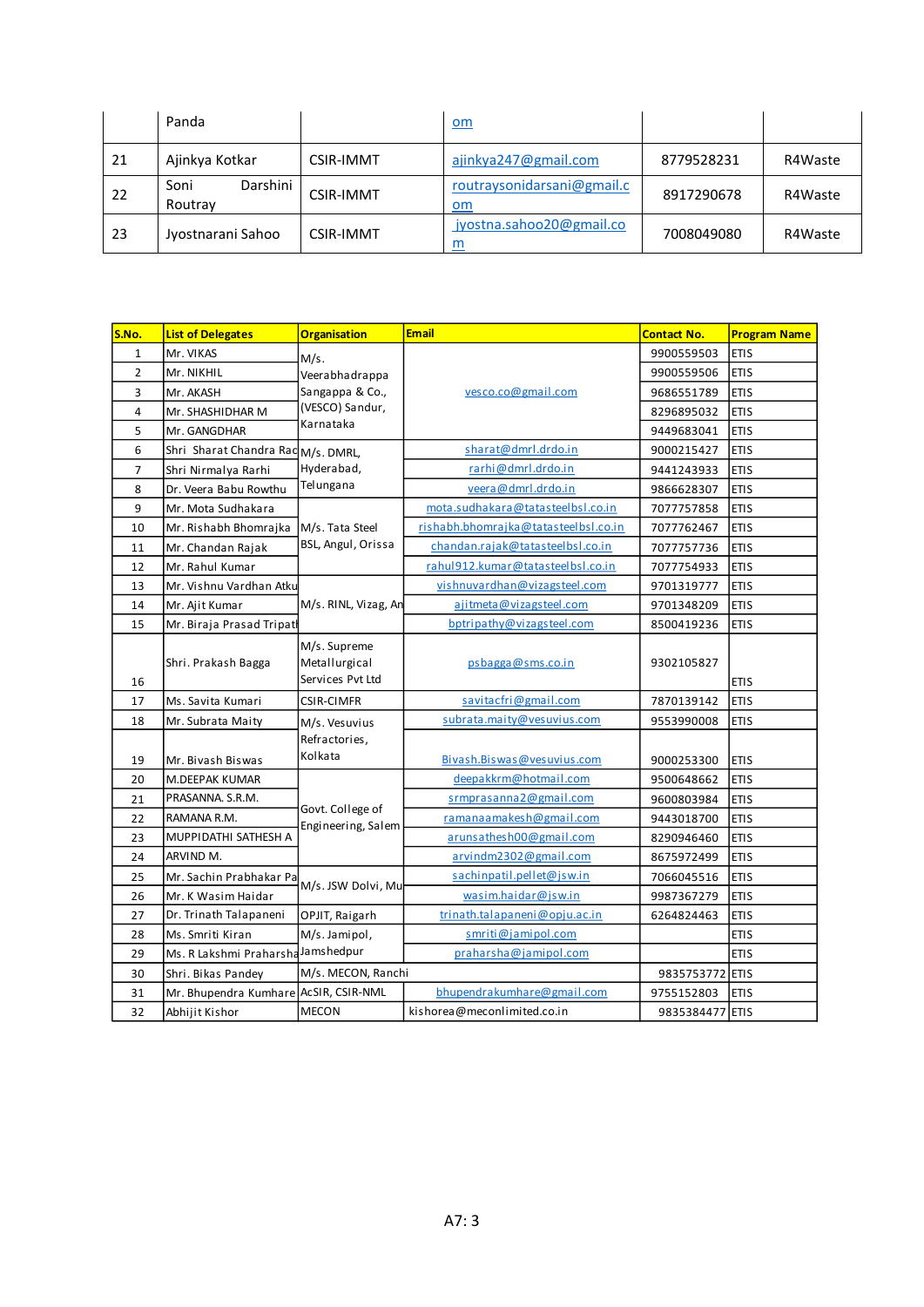| <b>S.No. List of Delegates</b>        | <b>Organisation Email</b> |                        | <b>Contact No.</b>   | <b>Program Name</b> |
|---------------------------------------|---------------------------|------------------------|----------------------|---------------------|
|                                       |                           | Siddharthspectro@gm    |                      |                     |
| 1 Siddharth Arya                      | Siddhartha Speail.com     |                        | 9873242909 MFEC 2020 |                     |
|                                       |                           | amit.kundu@tatasteel.  |                      |                     |
| 2 Amit Kumar Kundu                    | Tata Steel Ltd            | com                    | 9540016986 MFEC 2020 |                     |
|                                       |                           | prabhash@tatasteel.co  |                      |                     |
| 3 Prabhash Gokarn                     | Tata Steel Ltd            | $\mathsf{m}$           | 7752004399 MFEC 2020 |                     |
|                                       |                           |                        |                      |                     |
| 4 Vikash Solanki                      | Tata Steel Ltd            | solanki@tatasteel.com  | 7763807452 MFEC 2020 |                     |
|                                       |                           | basavaraj.kalinganavar |                      |                     |
| 5 Basavraj kalinganava Tata Steel Ltd |                           | @tatasteel.com         | 9065515633 MFEC 2020 |                     |
|                                       |                           |                        |                      |                     |
|                                       |                           | annup.kumar@tataste    |                      |                     |
| 6 Anup kumar                          | Tata Steel Ltd            | el.com                 | 7763807268 MFEC 2020 |                     |
|                                       |                           | sanjay.kushwala@tatas  |                      |                     |
| 7 Sanjay Kumar                        | Tata Steel Ltd            | teel.com               | 9078071220 MFEC 2020 |                     |
|                                       |                           | nandita.kayal@tataste  |                      |                     |
| 8 nadita Kayal                        | Tata Steel Ltd            | el.com                 | 9262692318 MFEC 2020 |                     |
|                                       |                           | ajaipjohn@bharatpetr   |                      |                     |
| 9 Ajai p John                         | <b>BPCL Kochi</b>         | oleum.in               | 9745027125 MFEC 2020 |                     |
|                                       |                           | ankurkrishna@bharatp   |                      |                     |
| 10 Ankur K Mishra                     | <b>BPCL Kochi</b>         | etroleum.in            | 9895247411 MFEC 2020 |                     |
|                                       |                           | singhsudhanshu@india   |                      |                     |
| 11 Sudhanshu Singh                    | <b>IOCL Panipat</b>       | noil.in                | 9890883504 MFEC 2020 |                     |
|                                       |                           | Kumarvimal@indiaoil.i  |                      |                     |
| 12 Vimal Kumar                        | <b>IOCL Panipat</b>       | n                      | 8144832120 MFEC 2020 |                     |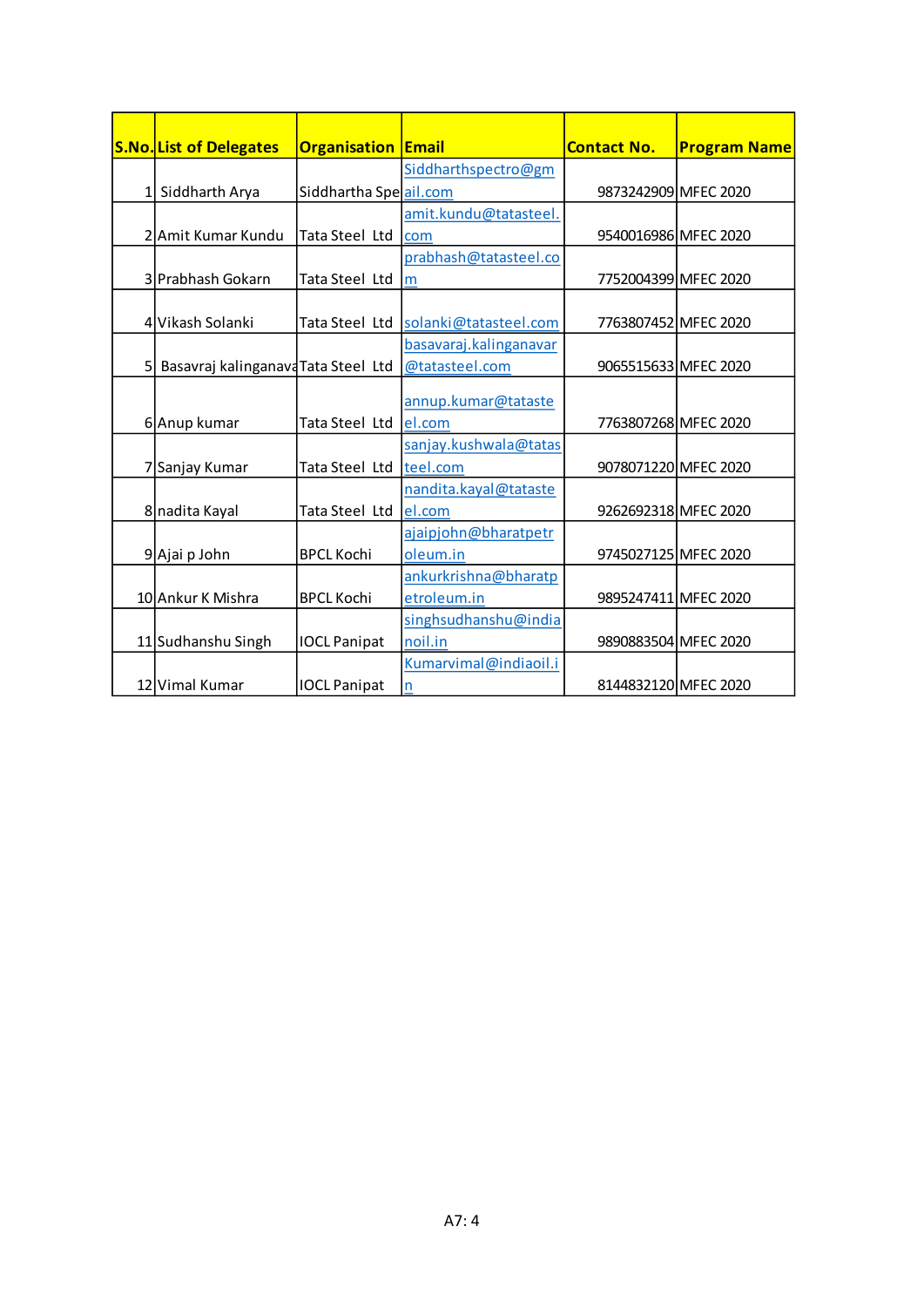# **Societal Skill Training**

| Training Name: Manual Metal Arc Welding (22 Feb 2019-21 March 2019) |  |
|---------------------------------------------------------------------|--|
|                                                                     |  |

| S.  |                      |            |                            |              |
|-----|----------------------|------------|----------------------------|--------------|
| No. | <b>Name</b>          |            |                            |              |
|     | <b>Pratik Singh</b>  | 7004517122 | pratik01jsr@gmail.com      | 938883692645 |
| 2   | Ganesh Das           | 8114890878 | dasg3498@gmail.com         | 482972110725 |
| 3   | <b>ABHINAV KUMAR</b> | 7050096061 | abhinavkumar1132@gmail.com | 705240976953 |
|     |                      |            |                            |              |
| 4   | Deepak Kumar         | 7004360314 | deepaksinha5143@gmail.com  | 824819607682 |
| 5   | Mantu Jee            | 9572228545 |                            | 942146633113 |
| 6   | Deepak Mukhi         | 8092763519 | DeepakMukhi11@gmail.com    | 678580723524 |
|     |                      |            |                            |              |
|     | Akash Kumar          | 7209910274 | kumarakash16049k@gmail.com | 632913682035 |
| 8   | Mukesh Kumar Rajak   | 8863061178 |                            | 859195269485 |
| 9   | Rohit Kumar Rajak    | 6299892679 |                            | 324779942523 |

Training Name: Soft skill for quality improvement (27-28 Feb2019)

| Sl.no          | <b>Name</b>              | <b>Email id</b>               | <b>Contact No</b> |
|----------------|--------------------------|-------------------------------|-------------------|
| 1              | <b>ABHINAV KUMAR</b>     | abhinavkumar1132@gmail.com    | 7050096061        |
| $\overline{2}$ | <b>ABHISEK MOHAPATRA</b> | abhisek95567@gmail.com        | 7873997733        |
| 3              | <b>AKASH KUMAR</b>       | kumarakash16049k@gmail.com    | 7209910274        |
| $\overline{4}$ | <b>AMIT PAL</b>          | pal.amit1997@gmail.com        | 8617669619        |
| 5              | <b>ANAND KUMAR</b>       | anandkumarpx8a@gmail.com      | 8978418606        |
| 6              | <b>ANANT KUMAR</b>       | akumar50 be16@tnapar.edu      | 7906407099        |
| $\overline{7}$ | <b>ANNEY KUMAR SINHA</b> | anney.iiest@gmail.com         | 7890803159        |
| 8              | <b>APROOV BANSAL</b>     | aproovbansal123@gmail.com     | 7814166421        |
| 9              | <b>BAPPADITYA DAS</b>    | bappadiyadas2014@gmail.com    | 9609435017        |
| 10             | <b>BINISH CHAURASIA</b>  | binishchaurasia@gmail.com     | 8210040474        |
| 11             | <b>BISHAKHA AGARWAL</b>  | bishakhaagarwal@gmail.com     | 8860906105        |
| 12             | <b>BISHWANATH SOREN</b>  | bishwanathsoren123@gmail.com  | 7004724985        |
| 13             | <b>CHANDAN DUTTA</b>     | dutta.chandan93@gmail.com     | 9113427079        |
| 14             | <b>DEEPAK KUMAR</b>      | deepaksinha5143@gmail.com     | 7004360314        |
| 15             | Deepak Mukhi             |                               | 8092763519        |
| 16             | G. LAXMAN RAO            | glaxmanrao.2050@gmail.com     | 8797917552        |
| 17             | <b>GANESH DAS</b>        | das3498@gmail.com             | 8114890878        |
| 18             | <b>GUNAMANI SAHOO</b>    | guna.nit.rkl@gmail.com        | 8249592836        |
| 19             | <b>GURUPADO HEMBRAM</b>  | gurupadohembram1997@gmail.com | 8709577842        |
| 20             | <b>INDU MAHATO</b>       | indumahato96@gmail.com        | 8159039879        |
| 21             | <b>JYOTI KUMARI</b>      | ladybird5652@gmail.com        | 6201515452        |
| 22             | <b>KUMARI NAMITA</b>     | kumarinamita3101@gmail.com    | 6200098081        |
| 23             | <b>KUNAL BERA</b>        | kunal.berakunal@gmail.com     | 8603665556        |
| 24             | <b>LALAN PATRO</b>       | lalanpatro@gmail.com          | 8809031096        |
| 25             | <b>LALIT KUMAR GUPTA</b> | lalitkumargupta@gmail.com     | 9122319075        |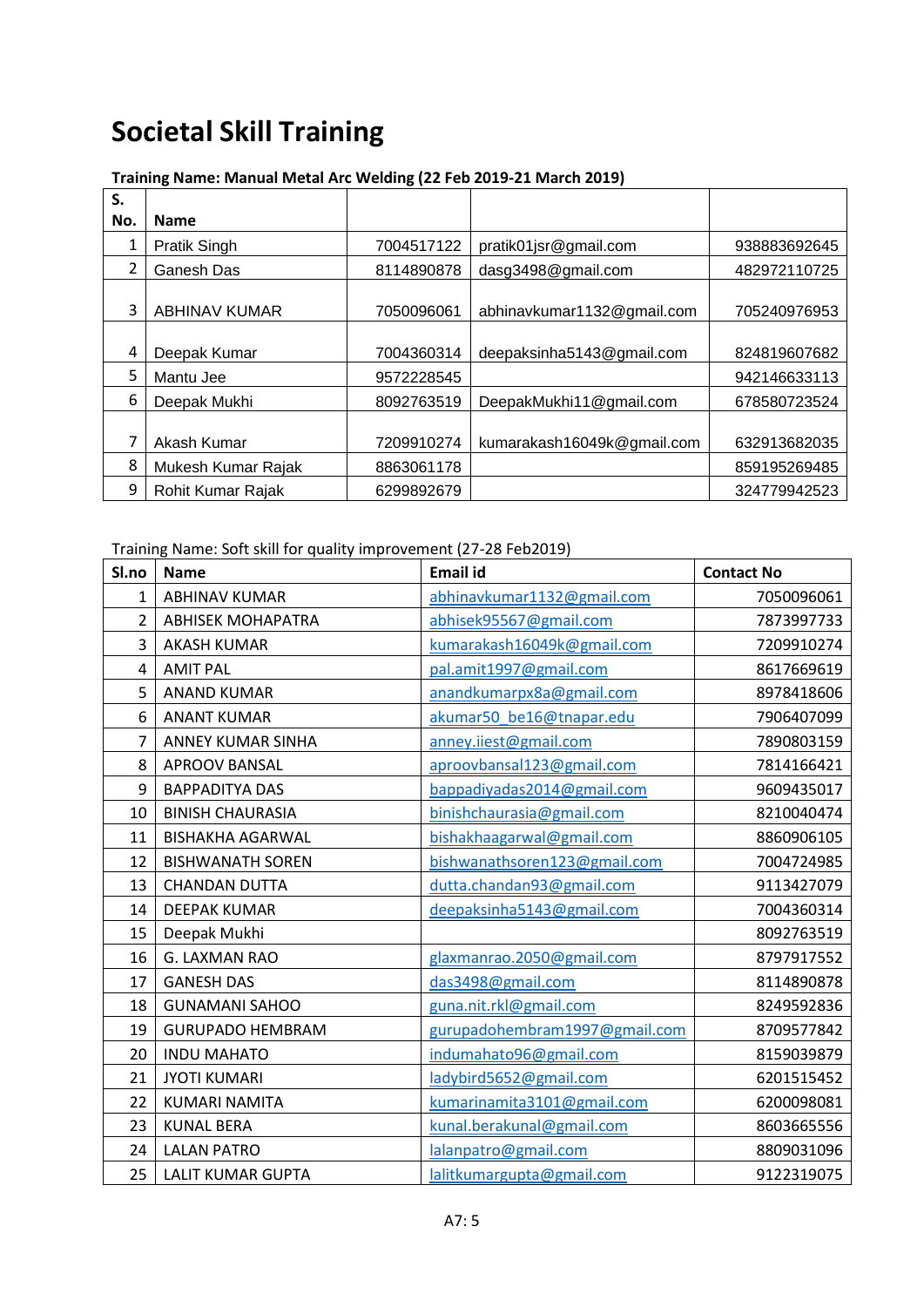| 26 | <b>MAMTA SOREN</b>     | mamtasoren133@gmail.com       | 8789183603 |
|----|------------------------|-------------------------------|------------|
| 27 | <b>MANOTI KUMARI</b>   | manotikumari97@gmail.com      | 7488883897 |
| 28 | <b>MARIYAM KUNKAL</b>  | mariyamkunkal@gmail.com       | 8210373954 |
|    | MIR SYEDA YUHANNATUL   |                               |            |
| 29 | <b>HUMAIRA</b>         | hannatulhumaira@yahoo.com     | 7979033249 |
| 30 | MOHAMMED NAUKHEZ ALAM  | naukhezalam@gmail.com         | 8804907687 |
| 31 | <b>MONORANJAN GOPE</b> | monoranjan087@gmail.com       | 8084396210 |
| 32 | MUKESH KUMAR RAJAK     |                               | 8863061178 |
| 33 | PRADIPTA DAS           | pradiptadas14@gmail.com       | 9709372504 |
| 34 | <b>PRATIK SINGH</b>    | pratik01jar@gmail.com         | 7004517121 |
| 35 | RAGHUNATH BODRA        | raghu17bodra1997@gmail.com    | 6299626873 |
| 36 | <b>RANJAN KUMAR</b>    | ranjan.nml@gmail.com          | 9661366773 |
| 37 | RANJIT PRASAD          | mksnindia@gmail.com           | 9470320328 |
| 38 | SABYASACHI PANI        | sabyasachi.pani2019@gmail.com | 8637350723 |
| 39 | SAROJ KUMAR MAHATO     | sarojmetalengg@gmail.com      | 7352693852 |
| 40 | <b>SUPRAVAT SHAW</b>   | show.supravat661@gmail.com    | 7033533886 |
| 41 | Tapati Banerjee        | tapati220@gmail.com           | 7779910204 |
| 42 | <b>TOUSHALI ROY</b>    | toushali.toy@gmail.com        | 9031927961 |

# **Training Name: Entrepreneurship development for e-waste management (12-15 March 2019)**

| <b>SI</b>      |                          |                             |            |
|----------------|--------------------------|-----------------------------|------------|
| No.            | <b>Name</b>              | email id                    | phone      |
| $\mathbf{1}$   | Abhilash Mishra          | mishra.ab1993@gmail.com     | 9643447873 |
| $\overline{2}$ | Aman Aseem Boipai        | andypeter158@gmail.com      | 7301464395 |
| 3              | <b>Aniket Kumar Dutt</b> | aniketkumardutt@gmail.com   | 9382416996 |
| 4              | Anjali kumari            | kumarianjali93152@gmail.com | 8092260612 |
| 5              | Dr. Alok Suman Sharma    | akol.suman@tatsteel.com     | 9262299397 |
| 6              | Deepak Dhibar            |                             | 8292308340 |
| 7              | Dipali                   | dipali678@gmail.com         | 748098692  |
| 8              | Gaurav Batra             | gaurav.b@e-reclaim.com      | 9810308430 |
| 9              | Gunamani Sahoo           | guna.nit.rkl@gmail.com      | 9583338813 |
| 10             | Indu Mahato              | indumahato96@gmail.com      | 8159039873 |
| 11             | Mukul Ranjan Sahany      | mrsahay@tatasteel.com       | 7544000860 |
| 12             | Namita Kumari            | kumarinamita3101@gmail.com  | 993160414  |
| 13             | Prasanna Marandi         | pmarndi99@gmail.com         | 8292567231 |
| 14             | Pritha Dhali             | pritha.dhali@gmail.com      | 8910865364 |
| 15             | Rakesh Mahali            | rakesh100111@gmail.com      | 6200081496 |
| 16             | R Laxman Rao             | laxmanae92@gmail.com        | 9523412034 |
| 17             | Shruti Modi              | shrutimodi004@gmail.com     | 7488570873 |
| 18             | Sanjeeta Simani          | simanisanjeeta@gmail.com    | 9304258820 |
| 19             | Sagar Chanana            | sagarchanana2006@gmail.com  | 9031958808 |
| 20             | Swati Paramanik          | pramanik swati@yahoo.com    | 9572365452 |
| 21             | Sarada Prasanna Das      | saradadas123                | 9931724109 |
| 22             | Sanghita Mridha          | sanghita.mridha@gmail.com   | 9382418686 |
| 23             | Uma Sankar Suman         |                             | 6206816622 |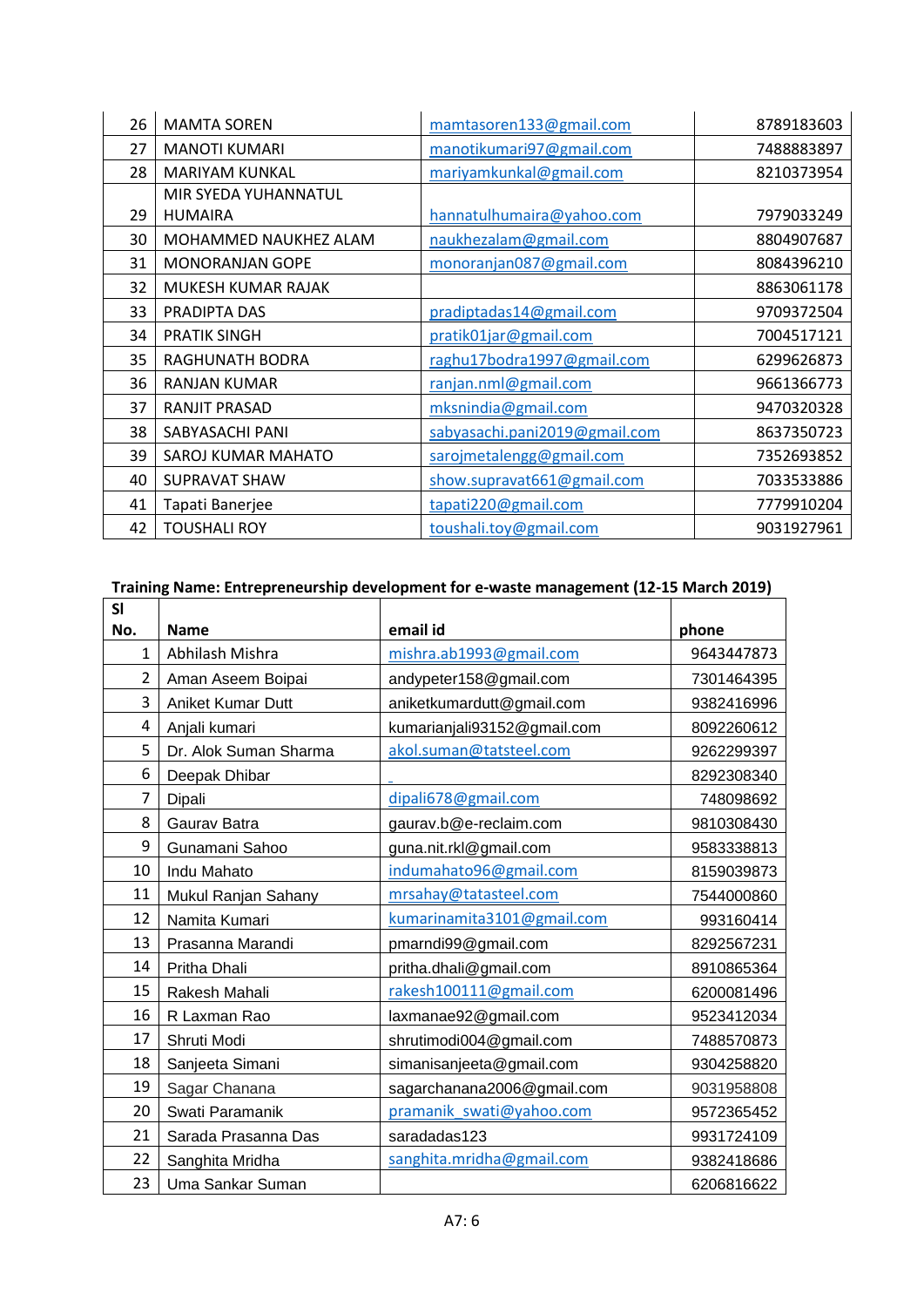| SI No. | Name             | Phone      |  |  |
|--------|------------------|------------|--|--|
|        | Sajal Karmakar   | 9007312035 |  |  |
|        | Bijoy karmakar   | 7679706535 |  |  |
| 3      | Kajal Karmakar   | 7384720588 |  |  |
| 4      | Rajib Karmakar   | 9679072782 |  |  |
| 5      | Krishna Karmakar | 9800120367 |  |  |
| 6      | Soumen Karmakar  | 8670073036 |  |  |

#### **Training Name: Energy efficient Brass melting furnaces (25- 26 March 2019)**

#### **Training Name: Chemical analysis for metallurgical samples (18-29 March 2019)**

| <b>Serial</b>            |                        |                              |            |
|--------------------------|------------------------|------------------------------|------------|
| <b>No</b>                | <b>Name</b>            | e mail id                    | Phone      |
| 1                        | <b>JYOTI KUMARI</b>    | cutejyoti.kumari96@gmail.com | 7903881681 |
| $\overline{\mathcal{L}}$ | <b>AAKRITI KUMARI</b>  | kumariaakriti27@gmail.com    | 8210841026 |
| 3                        | NIDHI KUMARI           | kumari.nids123@gmail.com     | 7979841798 |
| 4                        | <b>PUJA KUMARI</b>     | 915588pujakumari@gmail.com   | 6203257210 |
| 5                        | MANIKSHA KUMARI        | manikshakumari740@gmail.com  | 7004803221 |
| 6                        | <b>SHRODDHA BAGCHI</b> | shroddhabagchi23@gmail.com   | 8092649354 |
| 7                        | NIKHAT PARVEEN         | nikkiparveen00786@gmail.com  | 6299415923 |
| 8                        | <b>MALLIKA MANDAL</b>  | mallikamandal889@gmail.com   | 7004992088 |
| 9                        | <b>SUBHRA PAUL</b>     | 776paul@gmail.com            | 8789731897 |
| 10                       | RENUKA MAHATO          | renumahto1097@gmail.com      | 7765063445 |
| 11                       | <b>SUMAN KUMARI</b>    | kumarisuman221996@gmail.com  | 8210561065 |
| 12                       | <b>CHANDNI BANRA</b>   | Chandnibanra42@gmail.com     | 9631497318 |
| 13                       | RITIKA VARSHNEY        | ritikavarshney10b@gmail.com  | 8797330927 |
| 14                       | <b>ANKITA KUMARI</b>   | ankita.kumari2025@gmail.com  | 7545030782 |
| 15                       | PAYAL ROY              | proy8740@gmail.com           | 8709597064 |
| 16                       | APARNA KUMARI          | aparnakumarijsr@gmail.com    | 9939184239 |

#### **Training Name: Chemical analysis for metallurgical samples (1st April-14 April 2019)**

| <b>Serial No</b> | <b>Name</b>          | e mail id                     | Phone      |
|------------------|----------------------|-------------------------------|------------|
| 1                | <b>VARSHA KUMARI</b> | varshapandey14.vp@gmail.com   | 7209445897 |
| 2                | Rina kumari          | rinamishti@gmail.com          | 7209180113 |
| 3                | Amrita Dey           | amrita2714@gmail.com          | 6206550824 |
| 4                | <b>JYOTI MAHANTA</b> | bbmahanta1962@gmail.com       | 9438713531 |
| 5                | <b>RITUL BHARTI</b>  | ritulbharti1996@gmail.com     | 8271502436 |
| 6                | Anamika Panda        | anamikapanda0503@gmail.com    | 9570928970 |
| 7                | Antara Chowdhury     | antarachowdhury4868@gmail.com | 6207246544 |
| 8                | <b>SUNITA SAHOO</b>  | sunitasahoo1996@gmail.com     | 7979088027 |
| 9                | PRITI DUTTA          | pritidutta47@gmail.com        | 9534096090 |
| 10               | Puja panda           | pujapanda200@gmail.com        | 6201073507 |
| 11               | SHIWANI PRADHAN      | shiwanipradhan72256@gmail.com | 8521134885 |
| 12               | Sarah Ejaz           | sarahejaz27@gmail.com         | 7488124129 |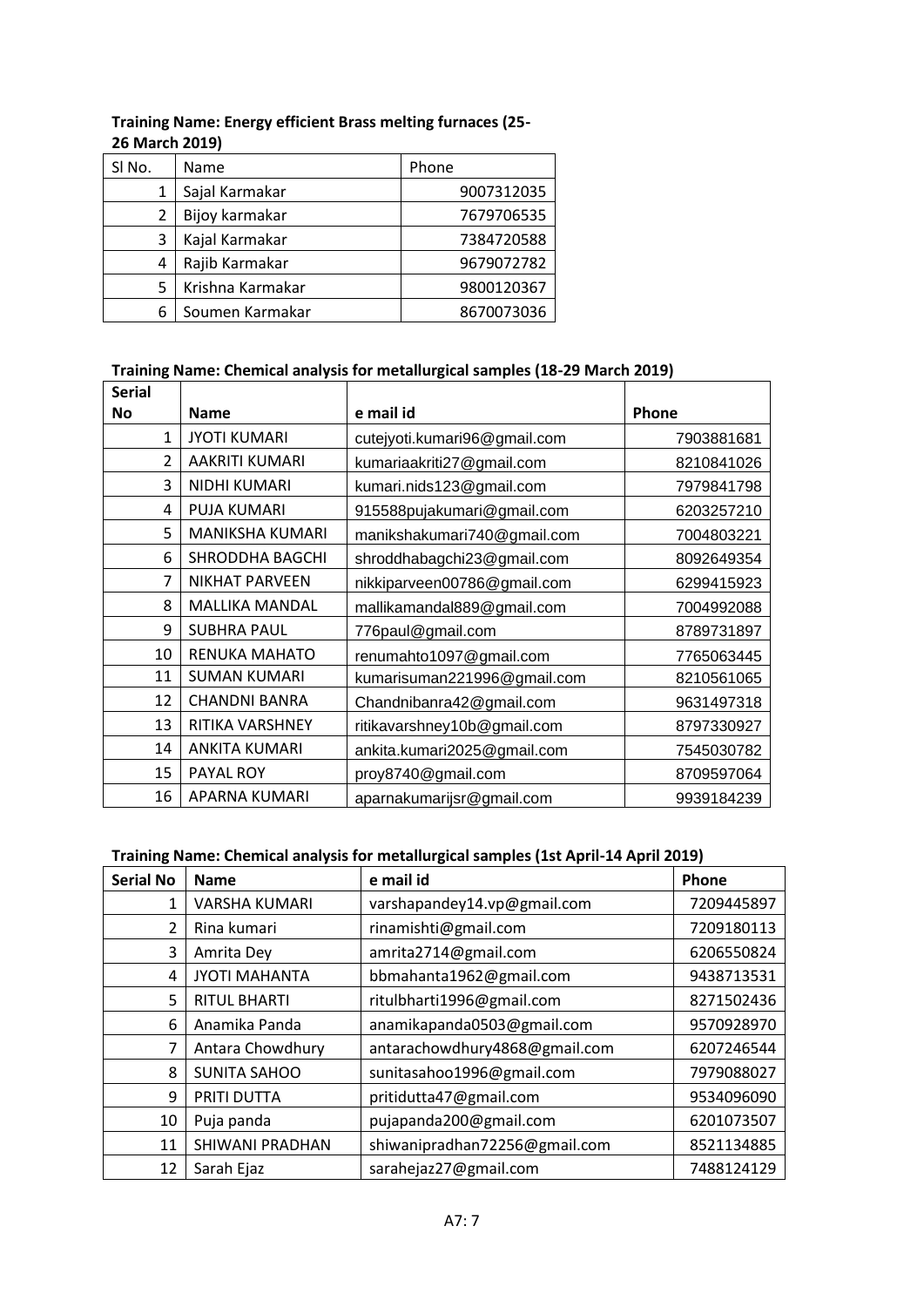| 13   Khusbu kumari  | khusbu2507@gmail.com       | 6205647365 |
|---------------------|----------------------------|------------|
| 14   Shikha mandal  | shikhamndal57427@gmail.com | 8092424402 |
| 15   SANGITA NAYEK  | sangitanayak369@gmail.com  | 7979734904 |
| 16   PRIYANKA MAHTO | mahtopriyanka900@gmail.com | 9523310027 |

#### **Training Name: Manual Metal Arc Welding**

| SI No. | <b>Name</b>            | Pone       |
|--------|------------------------|------------|
|        | Ganesh Das             | 8114890878 |
|        | Anil Murmu             | 9523583594 |
| 3      | Rajeshwar Nath Singh   | 7209874290 |
| 4      | Mohammad Atif Raza     | 7209540079 |
|        | <b>Bhagirath Kumar</b> | 8340227620 |

### **Training Name: Manual Metal Arc Welding and Gas Cutting (MMAW): 1st May 2019**

| <b>Serial No</b> | <b>Name</b>            | <b>Mobile No</b> |
|------------------|------------------------|------------------|
|                  | Ganesh Das             | 8114890878       |
| $\mathcal{P}$    | Anil Murmu             | 9523583594       |
|                  | Rajeshwar Nath         |                  |
| 3                | Singh                  | 7209874290       |
|                  | Mohammad Atif          |                  |
|                  | Raza                   | 7209540079       |
|                  | <b>Bhagirath Kumar</b> | 8340227620       |

## **Training Name: EDP on Ewaste Collection and Deconstruction (EWCD): 13th May 2019**

| Seria          |                |                  |                                  |
|----------------|----------------|------------------|----------------------------------|
| l No           | <b>Name</b>    | <b>Mobile No</b> | <b>Email-ID</b>                  |
| 1              | Puja Singh     | 6307893797       | spuja9032@gmail.com              |
| $\overline{2}$ | Dolly Mahato   | 7870096538       | dollykumari4011@gmail.com        |
| 3              | Aditya Pandey  | 9334210152       | musicmg619@gmail.com             |
|                | Keshaw Ranjan  |                  |                                  |
| 4              | Bhardwaj       | 7209667225       | krbhardwaj111823@gmail.com       |
| 5              | Prashant       | 7033533720       | prashu7033@gmail.com             |
| 6              | Muskan Agarwal | 8709218223       | muskanagarwal044@gmail.com       |
| 7              | Anshu Jha      | 7488296744       | ajhaa2983@gmail.com              |
| 8              | Kajal Kumari.  | 9931380353       | kajalsah6677@gmail.com           |
| 9              | Saikat Rahut   | 7634913122       | saikatrahut47@gmail.com          |
| 10             | Tanvi Kumari   | 6201442372       | tanvi17011999@gmail.com          |
| 11             | Neha           | 6200743845       | adivaishu1915@gmail.com          |
| 12             | Sonali Kumari  | 7004712643       | sonalikumari7004712643@gmail.com |
| 13             | Anchal Kumari  | 8210938623       | anchalmaatara@gmail.com          |
| 14             | Sahil Kumar    | 8709090134       | sahiltiwary.007@gmail.com        |
| 15             | Satyam Kumar   | 7009229484       | Satyamskr4@gmail.com             |
| 16             | Atul Kumar     | 6203573839       | atul9163@gmail.com               |

#### **Training Name: Manual Metal Arc Welding and Gas Cutting (MMAW): 10 June 2019**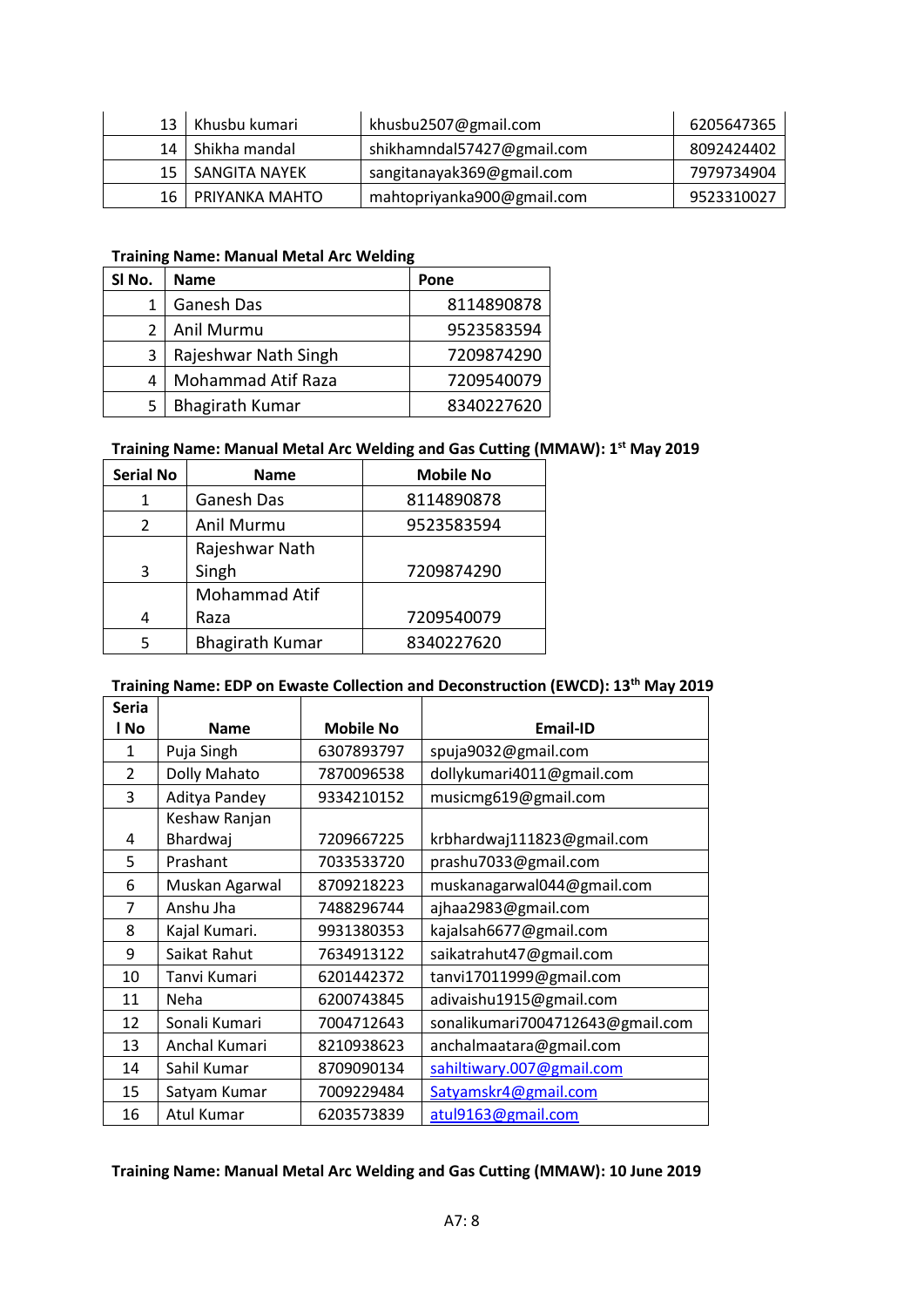| <b>Serial</b>            |                          |                  |                              |
|--------------------------|--------------------------|------------------|------------------------------|
| <b>No</b>                | <b>Name</b>              | <b>Mobile No</b> | <b>Email-ID</b>              |
| 1                        | <b>Bishwajeet Bhakat</b> | 9031781844       |                              |
| $\overline{\mathcal{L}}$ | Durga Charan Murmu       | 6287646130       |                              |
| 3                        | Ganga Singh              | 6207617166       | gangasinghjsr123@gmail.com   |
| 4                        | <b>Prahllad Das</b>      | 9608406523       |                              |
| 5                        | Bishal Karmakar          | 6206861822       |                              |
| 6                        | Gandhi Singh             | 9973965783       |                              |
| 7                        | Mangal Baskey            | 7070856919       | baskeymangal.jsr@gmail.com   |
| 8                        | Ramendra Nath Hansda     | 6204422643       |                              |
| 9                        | Siddharth Sardar         | 8434733452       | siddharthsardar567@gmail.com |
| 10                       | Mangal Singh             | 9279293920       |                              |
| 11                       | Ganesh Singh             | 7667547140       | singhganesh05823@gmail.com   |
| 12                       | Ajay Das                 | 9608406523       |                              |
| 13                       | <b>Tarun Singh</b>       | 6205313086       |                              |
| 14                       | Manoj Sardar             | 9065778130       |                              |
| 15                       | <b>Utpal Kumar</b>       | 7762826278       | utpalkumar495@gmail.com      |
| 16                       | Manbodh Patra            | 7488905354       | manbodhpatra5@gmail.com      |

| Training Name: EDP on Innovative Product Prototyping for MSME (IPPMSME):15 July 2019-19 July |
|----------------------------------------------------------------------------------------------|
| 2019                                                                                         |

| <b>Serial</b>  |                         |                  |                                |
|----------------|-------------------------|------------------|--------------------------------|
| <b>No</b>      | <b>Name</b>             | <b>Mobile No</b> | <b>Email-ID</b>                |
|                | Ramendra Nath           |                  |                                |
| $\mathbf{1}$   | Hansda                  | 6204422643       |                                |
| $\overline{2}$ | Sunita Birua            | 9031765758       |                                |
| 3              | Miru Mardi              | 7557764357       |                                |
| 4              | Mangal Baskey           | 7070856919       |                                |
| 5              | Aman Kalindi            | 7870134728       | amankalindi75@gmail.com        |
| 6              | Pallabi Das             | 9732190727       | pallabi.mallick.2018@gmail.com |
| 7              | Nimisha Mahata          | 8296990821       | nimishamahata@ymail.com        |
| 8              | Om Singh                | 6204608832       | om64782@gmail.com              |
| 9              | Anupam Dey              | 8863800668       | deyanupam1996@gmail.com        |
| 10             | <b>Bimla Devi</b>       | 8235201260       |                                |
| 11             | Rohit Lohra             | 9572970889       | lohra.rohit@gmail.com          |
| 12             | <b>Maheshwar Mahato</b> | 7632053572       |                                |
| 13             | Durga Charan Murmu      | 6287646130       |                                |
| 14             | Mangal Singh            | 9279293920       |                                |
| 15             | Siddharth Sardar        | 8434733452       | siddharthsardar567@gmail.com   |
| 16             | Sandeep Birua           | 9006138082       | sandeepbirua21@gmail.com       |
| 17             | Manoj Sardar            | 9065778130       | manojsardar396@gmail.com       |
| 18             | <b>Tarun Singh</b>      | 6205313086       |                                |
| 19             | <b>Utpal Kumar</b>      | 7762826278       |                                |
| 20             | Manbodh Patra           | 7488905354       |                                |
|                | Vikram Kumar            |                  |                                |
| 21             | Mandal                  | 9031793619       | vikrammandal@hotmail.com       |
| 22             | Bishal Karmakar         | 6206861822       |                                |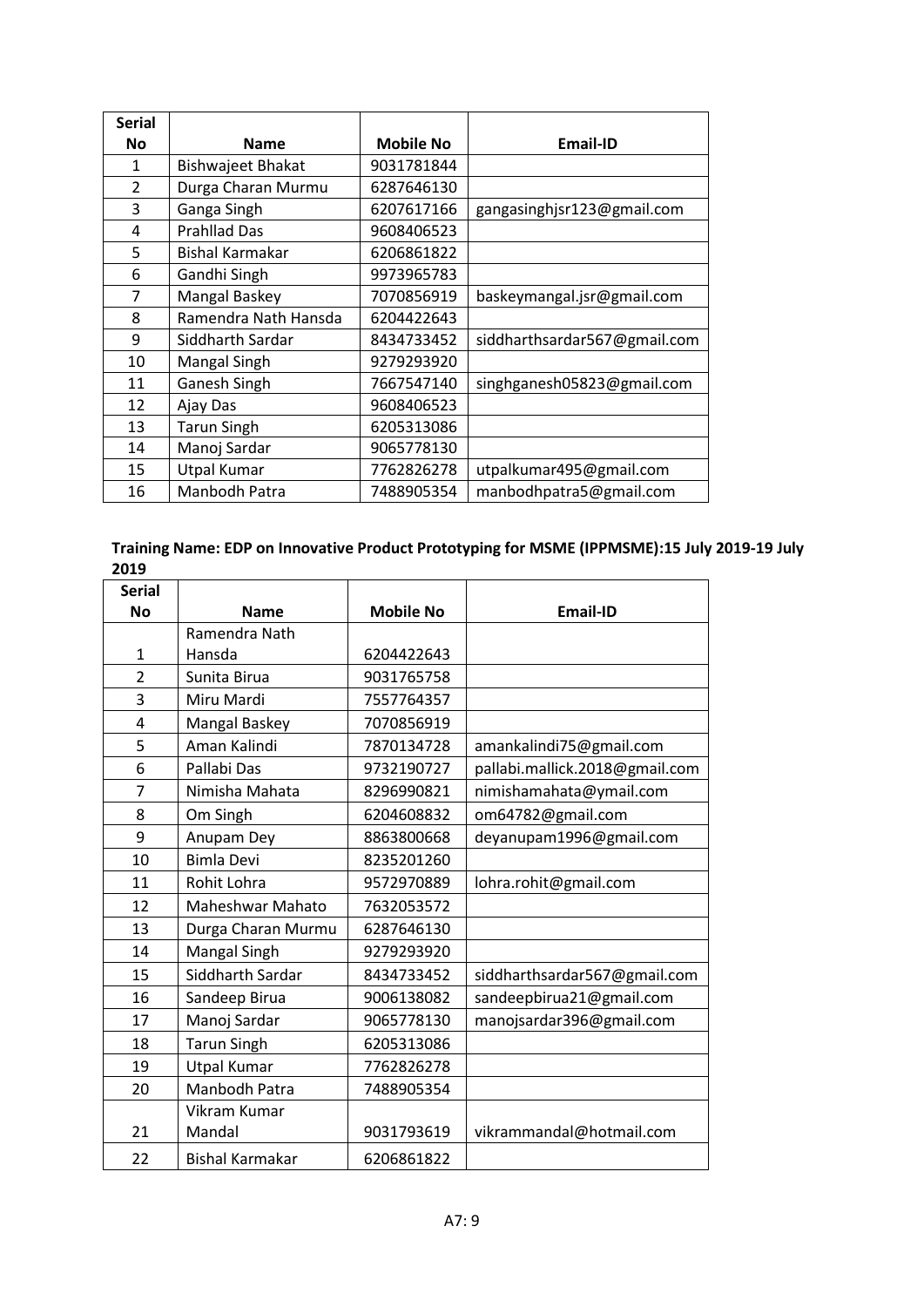| 23 | Sushant Giri       | 6204487404 |  |
|----|--------------------|------------|--|
| 24 | Amit Kumar Mahakur | 7281964131 |  |
| 25 | Prashant Giri      | 6204189905 |  |
| 26 | Uttam Kumar Mahato | 7277384125 |  |
|    | Debdyuti Roy       |            |  |
| 27 | Chakraborty        | 7098034011 |  |

#### **Training Name: Fitter Training: 29 July 2019-9 September 2019**

| <b>Serial</b> |                 |                  |
|---------------|-----------------|------------------|
| No            | <b>Name</b>     | <b>Mobile No</b> |
|               | Haripada Patra  | 6200712210       |
| $\mathcal{P}$ | Raju Patra      | 6203983964       |
| 3             | Abha Rani Singh | 7667363741       |
|               | Hirabati Bhakat | 9204030598       |

#### **Training Name: Tuner Training: 29 July 2019-9 September 2019**

| <b>Serial No</b> | <b>Name</b>         | <b>Mobile No</b> |
|------------------|---------------------|------------------|
| 1                | Durga Charan Murmu  | 6287646130       |
| 2                | Ganga Singh         | 6207617166       |
| 3                | Ganesh Singh        | 7667547140       |
| 4                | <b>Mangal Singh</b> | 9279293920       |
| 5                | Gandhi Singh        | 9488565920       |
| 6                | Siddharth Sardar    | 8434733452       |
| 7                | Manoj Sardar        | 9065778130       |
| 8                | Nikhil Singh        | 9798072789       |
|                  | Parbir Bhakat       | 9931481118       |

#### **Training Name: Welder Training: 29 July 2019-9 September 2019**

| <b>Serial No</b> | <b>Name</b>         | <b>Mobile No</b> |
|------------------|---------------------|------------------|
| 1                | Sunita Birua        | 9031765758       |
| $\overline{2}$   | Pradeep Bagti       | 7667004485       |
| 3                | Harson Singh Sardar | 7667198984       |
| 4                | <b>Bimal Murmu</b>  | 6204761291       |
| 5                | Pintu Kumar         | 8709613856       |
| 6                | Hemnath Singh       | 6205173625       |
| 7                | Karan Patra         | 6203983964       |
| 8                | Ram Chandra Singh   | 9162375236       |
| 9                | Rabindra Nath Singh | 7061221026       |
| 10               | Jhantu Koiborta     | 9798389920       |
| 11               | Jayant Das          | 9234392040       |
| 12               | Kartik Rajak        | 6201864867       |
| 13               | Miru Mardi          | 7557764357       |
| 14               | Laxmi Patra         | 7061081855       |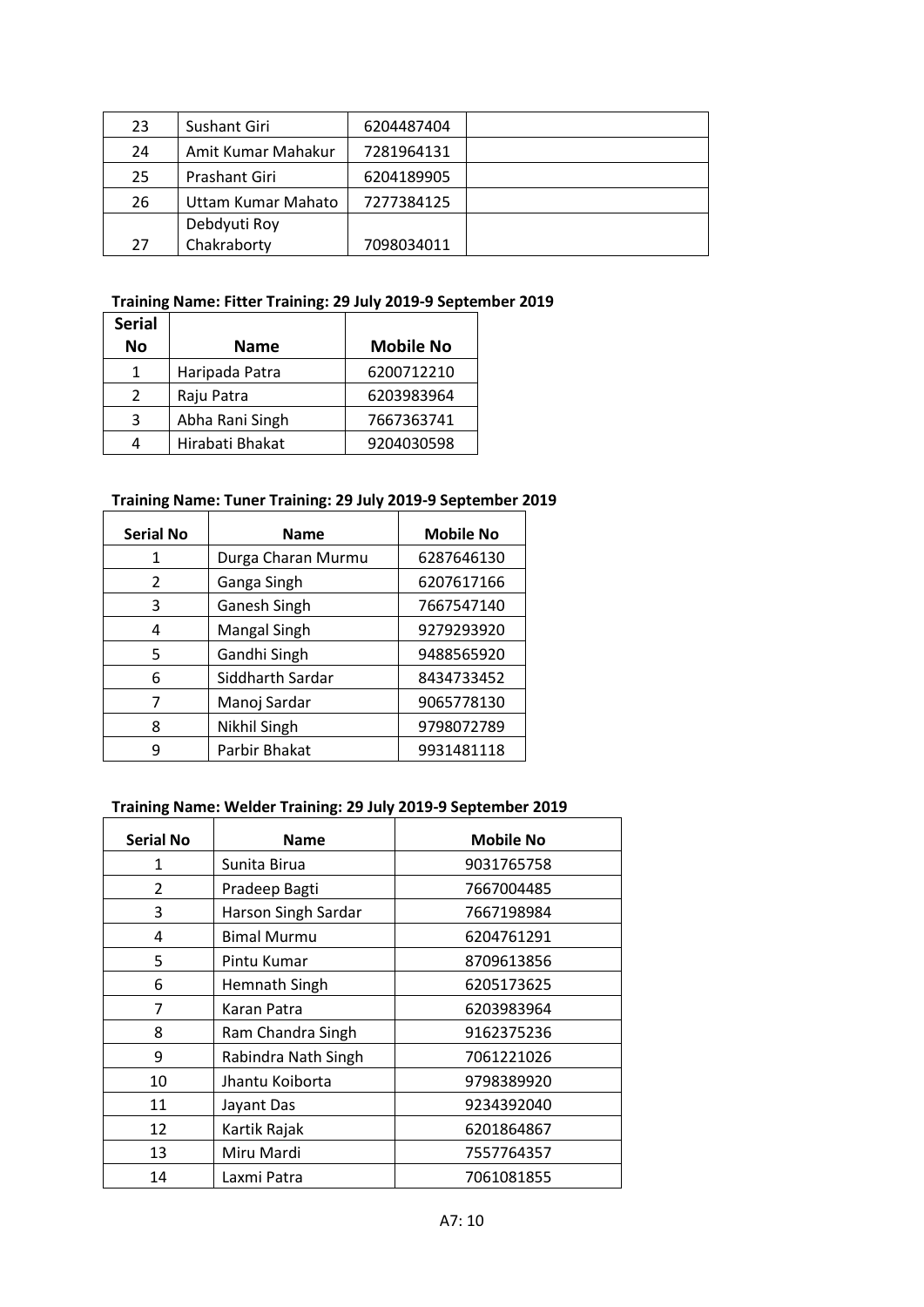| Malho Soren<br>7488187841<br>-- |  |
|---------------------------------|--|
|---------------------------------|--|

#### **Training Name: Industrial Training on Materials and Metallurgical Engineering (ITMME): 8 Aug 2019-6 Sept 2019**

| <b>Serial</b> |                      |                  |                                |
|---------------|----------------------|------------------|--------------------------------|
| <b>No</b>     | <b>Name</b>          | <b>Mobile No</b> | <b>Email-ID</b>                |
| 1             | Bidyapati Kumar      | 9800937559       | bidyapatikumar01@gmail.com     |
| $\mathcal{P}$ | Moim Ansari          | 7908250969       | moima787298@gmail.com          |
| 3             | Shubhandu Chatterjee | 9064750856       | chatterjeesumaan@gmail.com     |
| 4             | Mousumi Bouri        | 9547936559       | mousumib2019@gmail.com         |
| 5             | Apurba Mahato        | 8159081840       | mahatoapurba2017@gamil.com     |
| 6             | Mahesh Mahato        | 7001431304       | mahesh7001431304@gmail.com     |
| 7             | Soumesh Pramanik     | 7319194754       | soumeshpramanik1996@gmail.com  |
| 8             | Biswapati Singh      | 9933952615       | singhbiswapati123@gmail.com    |
| 9             | Sachin Mahato        | 9635180165       | sachinmahato19981998@gmail.com |
| 10            | Sandip Hansda        | 8674988188       | sandiphansda88@gmail.com       |

#### **Training Name: EDP on Ewaste Collection and Deconstruction (EWCD): 26 August 2019-30 August**

| <b>Serial</b>  |                   |                  |                                |
|----------------|-------------------|------------------|--------------------------------|
| <b>No</b>      | <b>Name</b>       | <b>Mobile No</b> | <b>Email-ID</b>                |
| $\mathbf{1}$   | Adarsh Mishra     | 7363050571       | 4327adarsh@gmail.com           |
| $\overline{2}$ | Sridam Mahato     | 8944898094       | sridammahato@gmail.com         |
| 3              | Ankit kumar Gupta | 6206392561       | ankitkumarguptag313h@gmail.com |
| 4              | Prasenjit paul    | 7098763249       | Prasenjitpaul.dubra@gmail.com  |
| 5              | Priyanka Tuti     | 9060745718       | Ptuti88@gmail.com              |
| 6              | Mamta Toppo       | 7349867100       | Mamtatoppo7100@gmail.com       |
| $\overline{7}$ | Renu Kumari       | 9396417298       | RENUKRI2504@gmail.com          |
| 8              | Anjali kumari     | 7294828046       | Kumarianjali73441@gmail.com    |
| 9              | Pradeep Das       | 8250631710       | pdas7570@gmail.com             |
| 10             | <b>MD Intiyaz</b> | 9905918712       | mdintiyaz@gmail.com            |
| 11             | Amarnath Panday   | 7664365382       | amsonu2002@gmail.com           |
| 12             | Niraj Gupta       | 8293625159       | nirajgupta@gmail.com           |
| 13             | Amit Gautam       | 9470305380       | gautam827102@gmail.com         |
| 14             | Amar Kumar Sinha  | 6200547513       | amar40487@gmail.com            |
| 15             | Debasish Dutta    | 9083437949       | debosish270898@gmail.com       |
| 16             | Anurima Goswami   | 9641755055       | anurimapuruliya@gmail.com      |
| 17             | Sangram Mukherjee | 8637379322       | tulsibari900@gmail.com         |
| 18             | Suraj Kachhap     | 9798706805       | surajkachhap.NKM@gmail.com     |
| 19             | Suraj Kumar       | 9334963114       |                                |
| 20             | Chameli Kumari    | 7519487191       | chamelikumari772@gmail.com     |
| 21             | Kunal Linda       | 7070678222       | kunallindag000@gmail.com       |
| 22             | Suman Pattanayak  | 9614772797       | sumanpattanayak98@gmail.com    |
| 23             | Kollol Bouri      | 8250328294       | kollolbouri123@gmail.com       |
| 24             | Abhijit Majee     | 7407772188       | abhijitmajee2@gmail.com        |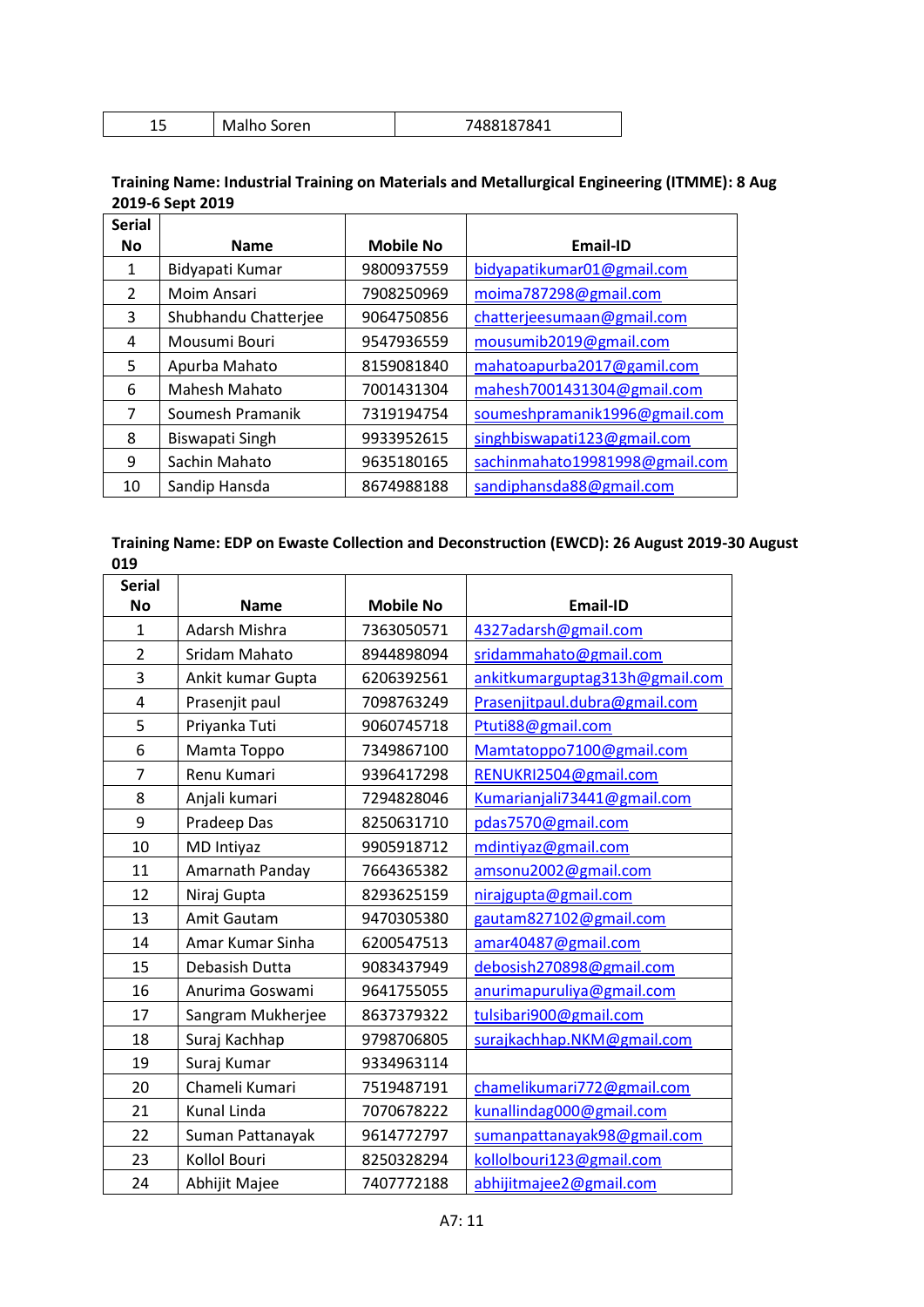| 25 | Subhra Bouri              | 9064866057 | subhrakumari14@gmail.com       |
|----|---------------------------|------------|--------------------------------|
| 26 | <b>Kumar Sourav</b>       | 6202658452 | kumarsourav03111999@gmail.com  |
| 27 | Dhanjee Singh             | 6297714485 | srj000007@gmail.com            |
| 28 | Naveen Kumar              | 7050886217 | naveembimi123@gmail.com        |
| 29 | Mitthun Kumar             | 6204339397 | mithun9534946333@gmail.com     |
| 30 | Maheswar Bouri            | 7001430685 | maheswar.anana1999@gmail.com   |
| 31 | Chandana Mahato           | 9064054956 | chandanamahato341@gmail.com    |
| 32 | Rina Mahato               | 6295405071 | mahatoriya@gmail.com           |
| 33 | Santanu Paul              | 6296241305 | psantanu1313@gmail.com         |
| 34 | Aginesh Kumar Rajak       | 8918776952 | agineshkumar4567@gmail.com     |
| 35 | Shipra Mahato             | 9641558941 | shipramahato0@gmail.com        |
| 36 | Bidisha Banerjee          | 8637882751 | banerjee.bidhisa1999@gmail.com |
| 37 | <b>Rahul Gourain</b>      | 8250885231 | rgorain555@gmail.com           |
| 38 | Joymalya Majee            | 8637375673 | joymalyamajee2017@gmail.com    |
| 39 | <b>Utpal Bouri</b>        | 6294687829 | utpalbouri28@gmail.com         |
| 40 | Indrajyoti Lohar          | 7699074834 | indrajyoti.lohar@gmail.com     |
| 41 | <b>Rahul Das</b>          | 6294490024 | rahuldasbabu8392@gmail.com     |
| 42 | Dhananjay Kumar           | 8409555859 | djayrana007@gmail.com          |
| 43 | Chandradev Mahato         | 6297075586 | chandradevhatimuri@gmail.com   |
| 44 | Vivek Kumar Sahu          | 8580380868 | vivek28sahu@gmail.com          |
| 45 | Umashankar Prasad         | 8406009656 |                                |
| 46 | Ashisan Munda             | 8709238975 | amuda200@gmail.com             |
| 47 | <b>Basant Kumar Mahto</b> | 8825142858 | heartlessbasant143@gmail.com   |
| 48 | Dilip Mahto               | 7050590797 | dilipmahto10031998@gmail.com   |
| 49 | Diwakar Machhua           | 9608204982 | machhuadiwakar2000@gmail.com   |
| 50 | Roshan Rajak              | 8409494753 | a.akshay15sep@gmail.com        |
| 51 | Pankaj Kumar              | 7542990711 | pk74794070@gmail.com           |
| 52 | Arjun Kumar Sahu          | 9934783092 | arjunkumar123sahu@gmail.com    |
| 53 | Avinash Kumar Gupta       | 7050389740 | avinashkgupta6@gmail.com       |
|    |                           |            |                                |

#### **Training Name: EDP on Innovative Product Prototyping for MSME (IPPMSME): 11 September 2019- 20 September 2019**

| <b>Serial</b> |                      |                  |                                |
|---------------|----------------------|------------------|--------------------------------|
| <b>No</b>     | <b>Name</b>          | <b>Mobile No</b> | <b>Email-ID</b>                |
| 1             | Hemnath Singh        | 6205173625       | hemnathsingh652@gmail.com      |
| 2             | Bidyapati Kumar      | 9800937559       | bidyapatikumar01@gmail.com     |
| 3             | Shubhandu Chatterjee | 9064750856       | chatterjeesumaan@gmail.com     |
| 4             | Sandip Hansda        | 8674988188       | sandiphansda88@gmail.com       |
| 5             | Mahesh Mahato        | 7001431304       | mahesh7001431304@gmail.com     |
| 6             | Biswapati Singh      | 9933952615       | singhbiswapati123@gmail.com    |
| 7             | Moim Ansari          | 7908250969       | moima787298@gmail.com          |
| 8             | Mousumi Bouri        | 9547936559       | mousumib2019@gmail.com         |
| 9             | Sachin Mahato        | 9635180165       | sachinmahato19981998@gmail.com |
| 10            | Jayant Das           | 9234392040       |                                |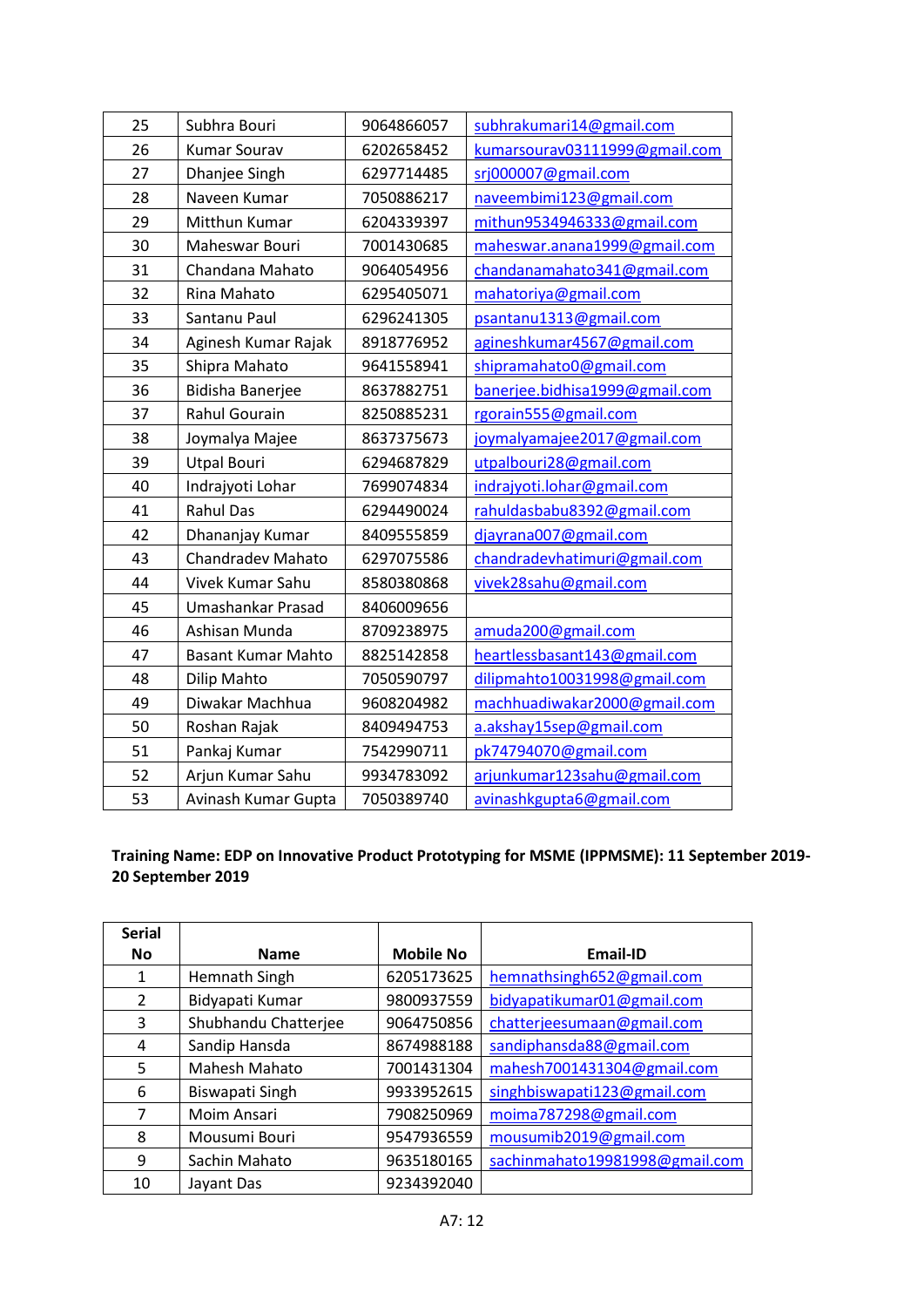| 11 | Haripada Patra      | 6200712210 | haripada.patra1995@gmail.com |
|----|---------------------|------------|------------------------------|
| 12 | Karan Patra         | 6203983964 |                              |
| 13 | <b>Bimal Murmu</b>  | 6204761291 |                              |
| 14 | Pradeep Bagti       | 7667004485 | pradeepbagti583@gmail.com    |
| 15 | Gandhi Singh        | 9488565920 |                              |
| 16 | Abha Rani Singh     | 7667363741 |                              |
| 17 | Hirabati Bhakat     | 9204030598 |                              |
| 18 | Rabindra Nath Singh | 7061221026 |                              |
| 19 | Pintu Kumar         | 8709613856 |                              |
| 20 | Raju Patra          | 6203983964 |                              |

#### **Training Name: Industrial Training on Materials and Metallurgical Engineering (ITMME): 30 September 2019-30 October 2019**

| <b>Serial</b>           |                          |                  |                               |
|-------------------------|--------------------------|------------------|-------------------------------|
| <b>No</b>               | <b>Name</b>              | <b>Mobile No</b> | <b>Email-ID</b>               |
| $\mathbf{1}$            | Dipak Kumar Murmu        | 9065380028       |                               |
| $\overline{2}$          | Sagar Mahato             | 7667197234       | sagarmahato359@gmail.com      |
| 3                       | Abhishek Jha             | 7992337364       | jhaabhishek566@gmail.com      |
| $\overline{\mathbf{4}}$ | <b>Prem Anand Guria</b>  | 7277327977       | prem12anand@gmail.com         |
| 5                       | Sandeep Mahato           | 7903349829       | Jjsrsandeepmahato@gmail.com   |
| 6                       | Shayon Kumar Jana        | 9570935206       | shayaonkumarjanaskj@gmail.com |
| $\overline{7}$          | <b>Kumar Sunny</b>       | 8789100459       | kssunny425@gmail.com          |
|                         | Pintu Kumar              |                  |                               |
| 8                       | Upadheyey                | 7488102965       | pintumetallurgy@gmail.com     |
| 9                       | Sachin Kumar             | 9576416145       | mightysachin8987@gmail.com    |
|                         | Shubham Kumar            |                  |                               |
| 10                      | Rana                     | 7988309202       | sanashubam1999@gmail.com      |
| 11                      | Manish Sahu              | 6200957584       |                               |
| 12                      | Pritam Kumar Rajak       | 9570206298       | pritamrajak164@gmail.com      |
| 13                      | Rohit Kumar Mahato       | 8434732813       | rohitkumargts5@gmail.com      |
| 14                      | Rajen Topno              | 7091002821       | rajentopno007@gmail.com       |
| 15                      | Salkhan Tudu             | 8434237424       | tudusalkhan0404@gmail.com     |
| 16                      | Phulchand Hansda         | 7250239416       | chandhansd28@gmail.com        |
| 17                      | Manranjan Mahato         | 7463008407       | mahatomanranjan1996@gmail.com |
| 18                      | Mahesh Kumar             | 8210233523       | maheshrazz5@gmail.com         |
| 19                      | Nikhil Minz              | 7050503485       | nikhilminz04@gmail.com        |
| 20                      | Prakash Majhi            | 6202542649       | prakashmajhi684@gmail.com     |
| 21                      | Sandip Hansda            | 8674988188       | sandiphansda88@gmail.com      |
| 22                      | <b>Tapas Singh</b>       | 8709588160       | singhtapas85@gmail.com        |
| 23                      | Akash Banra              | 6204196371       | akashbanra2@gmail.com         |
| 24                      | <b>Govind Kumar Gond</b> | 7352072991       | govindkumargond21@gmail.com   |
|                         | Baijnath Kumar           |                  |                               |
| 25                      | Yadav                    | 7352526653       | baijnathyadav735252@gmail.com |
| 26                      | Manoj Kisku              | 9304716070       | manojgpa679@gmail.com         |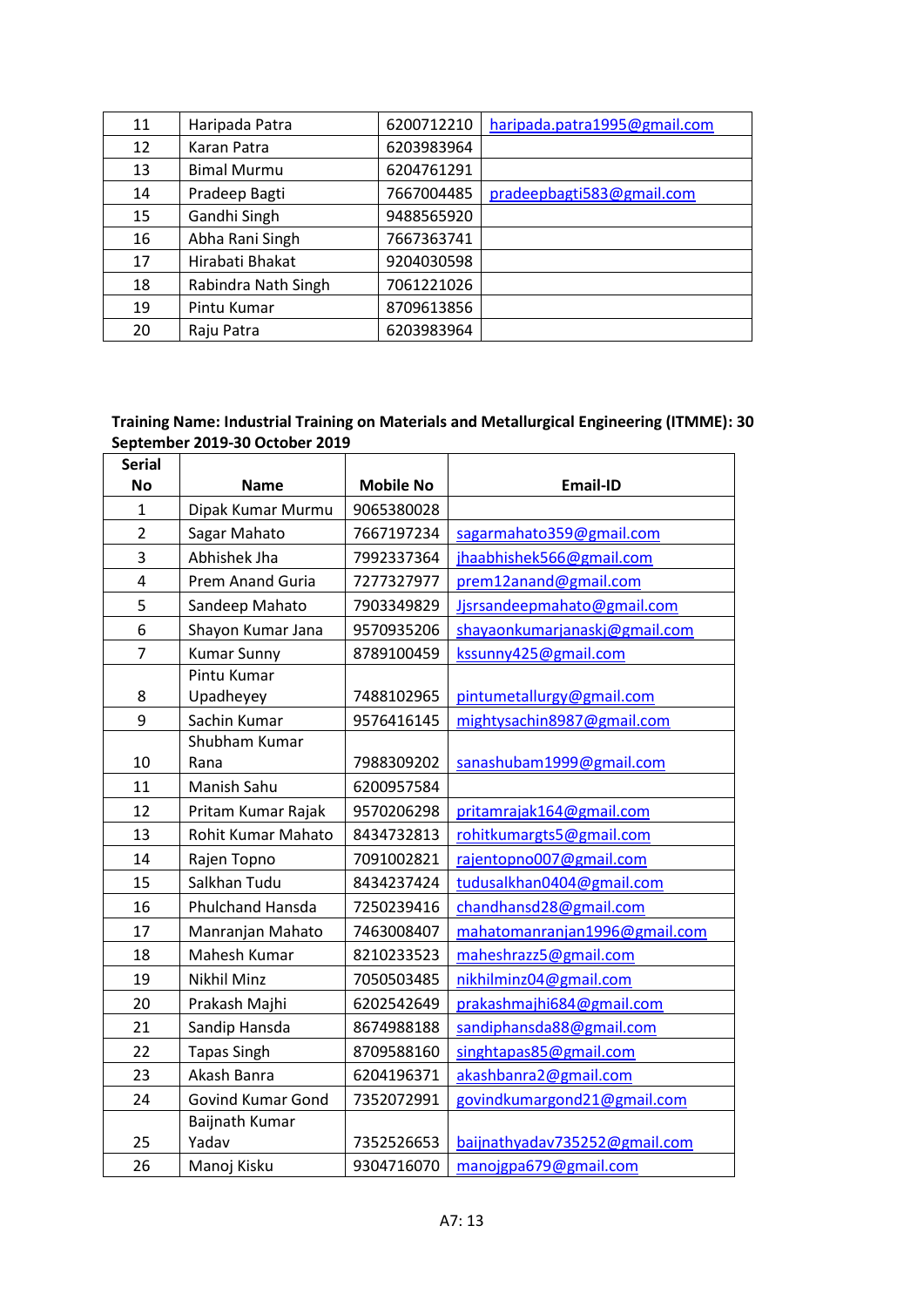| 27 | Hardeep Singh             | 8210690274 | hsingh20n@gmail.com             |
|----|---------------------------|------------|---------------------------------|
| 28 | <b>Bishal Kumar Singh</b> | 6299034064 | vk2ksoul@gmail.com              |
| 29 | Nitesh Kumar              | 6299641438 | niteshmandal153@gmail.com       |
| 30 | Sharat Chandra Tudu       | 6207696980 | sharatchandratudu0@gmail.com    |
| 31 | Boddepalli Shiva          | 9304942673 | shivmani1998@gmail.com          |
|    | Amar Kumar                |            |                                 |
| 32 | Pramanik                  | 8789373381 | amarkumarpramanik12@gmail.com   |
| 33 | Ajit Kumar                | 6206015452 | ajitkumar7759032@gmail.com      |
| 34 | <b>Bablu Kumar Singh</b>  | 7632956505 | bablusingh8045@gmail.com        |
| 35 | <b>Anand Kumar Das</b>    | 8084825010 | anandkumardas5070@gmail.com     |
| 36 | <b>Kunal Kumar</b>        | 6299860068 | kunalkumar0116@gmail.com        |
| 37 | Purushotam Prasad         | 8538956043 | purushotamsrj@gmail.com         |
|    | Abhishek Kumar            |            |                                 |
| 38 | Srivastava                | 8092568202 | krsrivastavaabhi@gmail.com      |
| 39 | Santosh Kumar Rajak       | 9060816963 | santoshkumarrajak49@gmail.com   |
|    | <b>Hemant Kumar</b>       |            |                                 |
| 40 | Mahato                    | 8084045100 | khemant234@gmail.com            |
| 41 | Prem Anjan                | 8434830437 | premanjan35@gmail.com           |
| 42 | Ajay Kumar Gupta          | 7209927908 | gupta.ajay4444@gmail.com        |
| 43 | Nandkishore Kumar         | 9113358671 | kumarnandkishore889@gmail.com   |
| 44 | Md.Obaidullah<br>Ansari   | 8271327017 | obaidullahansari25@gmail.com    |
| 45 | Jayant Kumar Das          | 7209200973 | jayantkr9234@gmail.com          |
| 46 |                           |            | buddheswarrajwar444@gmail.com   |
| 47 | <b>Buddheswar Rajwar</b>  | 8101251411 | www.argha456@gmail.com          |
| 48 | Arghya Pal                | 8617092341 |                                 |
| 49 | Sourav Ghosal             | 7478471922 | sourav.ghosal.873@gmail.com     |
|    | Pintu Gorai               | 7908806737 | me.pintugorai@gmail.com         |
| 50 | Pinki Modak               | 7384720603 | pinkimodakpara@gmail.com        |
| 51 | Anshu Priya Prasad        | 9641088472 | anshupriyaprasad@gmail.com      |
| 52 | Subha Bhattacharya        | 6297697182 | subhabhattacharya17@gmail.com   |
| 53 | Karnadeb Mahato           | 9679483908 | karanmahato149@gmail.com        |
| 54 | Sanjib Gorai              | 6295541787 | sanjibgorai75@gmail.com         |
| 55 | Ashis Majee               | 6295358624 | ashismajee58@gmail.com          |
| 56 | Nobel Chandra Kuiry       | 7001216876 | nobelchkuiry1997@gmail.com      |
| 57 | Sagir Hossain             | 8918526586 | sagirsal125@gmail.com           |
| 58 | Lalu Kumar                | 7431094687 | lalukalimati@gmail.com          |
| 59 | Sandip Mandal             | 9641768860 | mandalsandip894492@gamil.com    |
| 60 | Sumit Das                 | 8768531909 | sumitdas187371@gmail.com        |
| 61 | Sudhangsu Sing<br>Sardar  | 7063704310 | sudhangsuprl99@gmail.com        |
| 62 | Dhananjay Mahato          | 9382650640 | dhananjaymanipur19@gmail.com    |
| 63 | Runita Bhattacharjee      | 6296642612 | runitabhattacharjee@gmail.com   |
| 64 | Rajlaxmi Banerjee         | 8617361029 | rajlaxmibanerjee95@gmail.com    |
| 65 | Bapan Mondal              | 8617682344 | bapanmondal7797564333@gmail.com |
| 66 | <b>Biswajit Mondal</b>    | 8617333793 | biswajit8617333793@gmail.com    |
| 67 | Prasanta Gorai            | 6295541787 | prasantagorai651@gmail.com      |
|    |                           |            |                                 |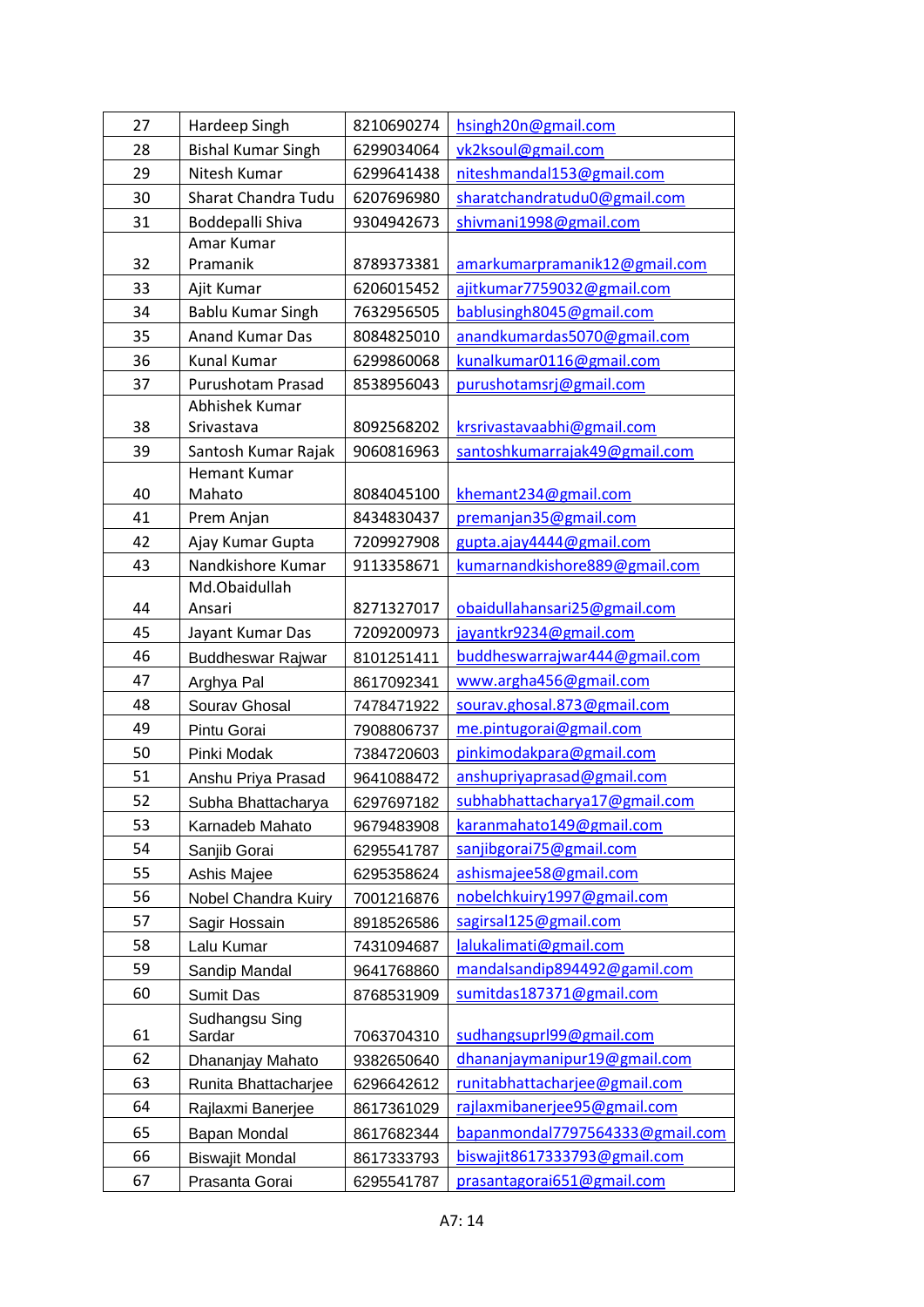| 68 | Somnath Das  | 9932199908 | somnathdas085@gmail.com               |
|----|--------------|------------|---------------------------------------|
| 69 | Rupa Ghosh   |            | 9064357518   Rupaghosh00001@gmail.com |
| 70 | Suman Mandal |            | 7583933155   mandalsuman879@gmail.com |

| Training Name: In Plant Training on Deconstruction and Upcycling of E-Waste: 30 September |
|-------------------------------------------------------------------------------------------|
| 2019-30 October 2019                                                                      |

| <b>Serial</b>  |                     |                  |                               |
|----------------|---------------------|------------------|-------------------------------|
| <b>No</b>      | <b>Name</b>         | <b>Mobile No</b> | <b>Email-ID</b>               |
| $\mathbf{1}$   | Sarabjeet Kour      | 7488149367       | sarabjeetkour335@gmail.com    |
| $\overline{2}$ | Nutun Jojo          | 7765819493       | nutanjojo97@gmail.com         |
| 3              | Nilanjana Upadhyay  | 8210741348       | unilanjana@gmail.com          |
| 4              | Ankita Kumari       | 8092173021       | kumariankita75490@gmail.com   |
| 5              | Kanchan Priya Banra | 7481827013       | priyabanra650@gmail.com       |
| 6              | Shashi Suren        | 7488037598       | mehaksuren25@gmail.com        |
| $\overline{7}$ | Sita Hasda          | 7739732182       | sitahasda289@gmail.com        |
| 8              | Anju Prasad         | 9304327730       | anjuparasd410@gmail.com       |
| 9              | Chanchal Kumari     | 9102603323       | chanchalkrjsr2017@gmail.com   |
| 10             | Ritika Bhagat       | 9546746940       | sweetritika073@gmail.com      |
| 11             | Nikhat Parween      | 8252403263       | nikhatparween2509@gmail.com   |
| 12             | Supriya Soren       | 7970647726       | supriyasoren2000@gmail.com    |
| 13             | Varsha Kumari       | 9123498137       | kumari.varsha2k15@gmail.com   |
| 14             | Sushmita Sundi      | 6299909198       | sushmitasundi96@gmail.com     |
| 15             | Purnima Sardar      | 9102763316       | sardarpurnima992@gmail.com    |
| 16             | Renu Devi           | 8409385871       | kumaririnu606@gmail.com       |
| 17             | Malti Tudu          | 9572652448       | maltitudu044@gmail.com        |
| 18             | Sangeeta Marandi    | 6204537551       | sangeetamarande8349@gmail.com |
| 19             | Chanchala Mahato    | 6202371193       | chanchalakumari5070@gmail.com |
| 20             | Ayesha Purty        | 9234537518       | aryapurty@gmail.com           |
| 21             | Simran Sharma       | 8434670265       | simranshar022@gmail.com       |
| 22             | Mandita Soren       | 7482082796       | manditasoren9@gmail.com       |
| 23             | Madhumita Kumari    | 9304897637       | madhumita25062001@gmail.com   |
| 24             | Sahar Jahan         | 9576392142       | saharjahan984@gmail.com       |
| 25             | Vivek Mukhi         | 8340680730       | vivekmukhi77@gmail.com        |
| 26             | Simran Banra        | 7979026861       | simranba38@gmail.com          |

| Training Name: Manual Metal Arc Welding and Gas Cutting: 18 November 2019-20 December |
|---------------------------------------------------------------------------------------|
| 2019                                                                                  |

| <b>Serial</b> |                 |                  |                               |
|---------------|-----------------|------------------|-------------------------------|
| <b>No</b>     | <b>Name</b>     | <b>Mobile No</b> | <b>Email-ID</b>               |
| 1             | Sonali laha     | 8159847031       | sonalilaha550@gmail.com       |
| 2             | Soma Chatterjee | 8918999340       | somachatterjee2406@gmail.com  |
| 3             | Vivek Mukhi     | 8340680730       | vivekmukhi77@gmail.com        |
|               | Rameshwar       |                  |                               |
| 4             | Hembram         | 7667301629       | rameshwar.hembram.1@gmail.com |
| 5             | Kuna ram Besra  | 9102905728       | krbesra1994@gmail.com         |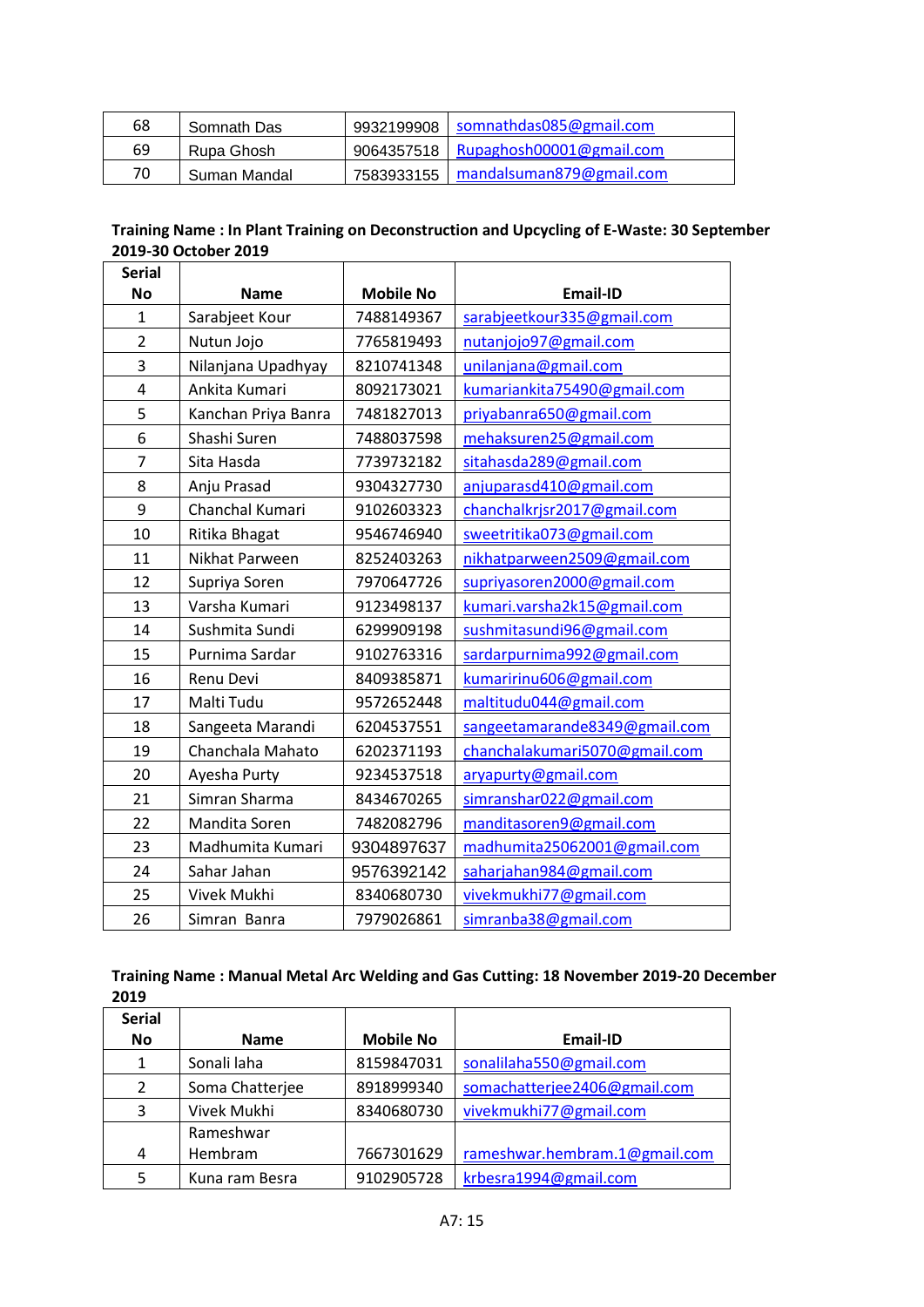| 6 | Anushree sharma | 8101583992 | anushreesharma095@gmail.com |
|---|-----------------|------------|-----------------------------|
|   | Sumit Mukhi     | 7858946751 | sumitkuldeep8547@gmail.com  |
| 8 | Shubham Kumar   | 7349854937 | shubhamkumar14257@gmail.com |

#### **Training Name: In Plant Training on Deconstruction and Upcycling of E-Waste: 20 November 2019- 29 November 2019**

| <b>Serial</b>  |                     |                  |                                |
|----------------|---------------------|------------------|--------------------------------|
| <b>No</b>      | <b>Name</b>         | <b>Mobile No</b> | <b>Email-ID</b>                |
| 1              | Soni Kumari         | 7667577934       | sk7752015@gmail.com            |
| $\overline{2}$ | Manisha Mukhi       | 8789321090       | 23manisha1997@gmail.com        |
| 3              | Sushmita Kumari     | 6207410326       | sushmita.kumari7898@gmail.com  |
| 4              | Ambika Chouhan      | 9708534914       | rajputambika188@gmail.com      |
| 5              | K.Madhuri           | 8789169938       | km067653@gmail.com             |
| 6              | Nijee Singh         | 6299370061       | nijeesingh162@gmail.com        |
| 7              | Sunidhi Kumari      | 8252555798       | guriyakumari7209@gmail.com     |
| 8              | Shriya Nayan        | 7667729124       | nayanshreyabff123@gmail.com    |
| 9              | Trishna Kumari      | 9771115998       | singhsonal6299@gmail.com       |
| 10             | Ritika Srivastava   | 9572536285       | ritikasang2000@gmail.com       |
| 11             | Damini Kumari       | 9304400830       | damini7999@gmail.com           |
| 12             | Priti Hembram       | 9709651448       | pritihem28@gmail.com           |
| 13             | Diksha Kumari       | 8292541865       | akshidiksha@gmail.com          |
| 14             | Rakhi Kumari        | 8210054280       | rakhi999jsr@gmail.com          |
| 15             | Priyanka Gaurav     | 6204319931       | gauravpriyanka15@gmail.com     |
| 16             | Pritee Kumari Sah   | 8709463711       | priteeku.stylish@gmail.com     |
| 17             | Anamika Sahu        | 7061213820       | anamikaoffical2019@gmail.com   |
| 18             | Nitu Kumari Behra   | 9304937879       | nitukumari9499@gmail.com       |
| 19             | Shreya Adharjee     | 8102475011       | sadharjee@gmail.com            |
| 20             | Sneh Kumar Mukhi    | 7782018726       | snehkr054@gmail.com            |
| 21             | Ali Jaan Hussain    | 8340503591       | ajaanhussain@gmail.com         |
| 22             | Subhangi Ghosh      | 7903602976       | subhangighosh@gmail.com        |
| 23             | Priya Kumari        | 9525912898       | priyadav1998@gmail.com         |
| 24             | Puja Gupta          | 8789740763       | pujagupta85078@gmail.com       |
| 25             | Komal Kumari        | 6205703821       | komal.292000@gmail.com         |
| 26             | Sweta Kumari        | 7004815693       | swetasingh3127@gmail.com       |
| 27             | Tanuja Kumari       | 6205704811       | tanuja.0825@gmail.com          |
| 28             | Naina Kumari        | 8757077939       | 0609naina@gmail.com            |
| 29             | Manisha Kumari      | 9006194069       | manishakumari96739@gmail.com   |
| 30             | <b>Twinkle Sona</b> | 9471311350       | twinklesona55@gmail.com        |
| 31             | Preety Tarafdar     | 7903003202       | tarafdarpreety@gmail.com       |
| 32             | Anshu Priya         | 8210391918       | priyasingh8210391918@gmail.com |
| 33             | Shibani Ghosh       | 9304026290       | tapanghosh93040@gmail.com      |
| 34             | Sweta Kumari        | 8210521511       | ksweta0308@gmail.com           |
| 35             | Preeti Agarwal      | 7903600705       | preetyagarwal1999@gmail.com    |
| 36             | Diksha Kumari       | 7079706678       | dikshaskps@gmail.com           |
| 37             | Ritika Sinha        | 8538982668       | sinha98ritika@gmail.com        |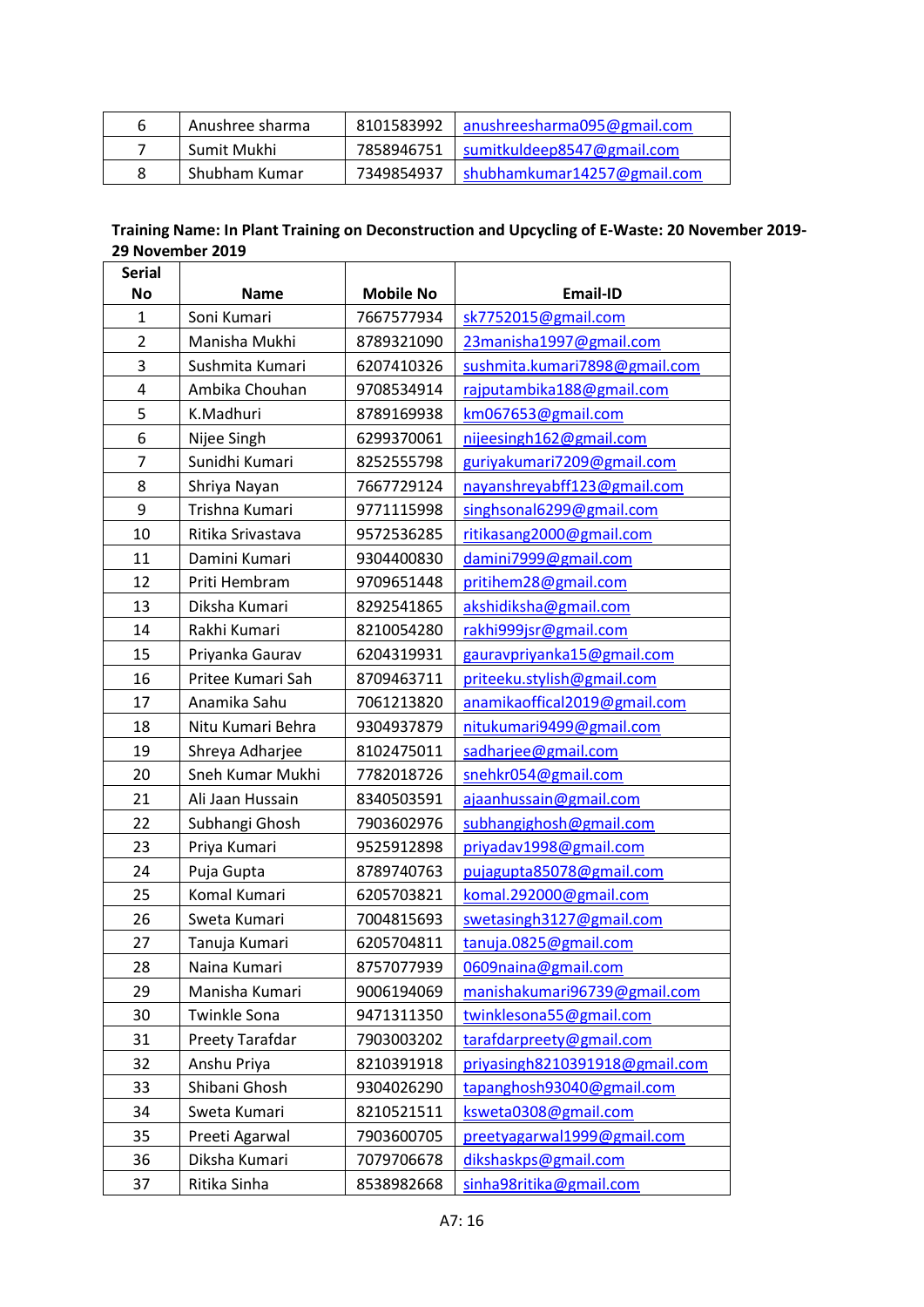| 38 | Seema Rant Bhakat       | 7991165393 | seemabhakat998@gmail.com      |
|----|-------------------------|------------|-------------------------------|
| 39 | Seema Alda              | 8271138753 | seemaalda2000@gmail.com       |
| 40 | Monika Sahu             | 7667723982 | moni993416@gmail.com          |
| 41 | Chandmani Tubid         | 7750801734 | chandtubid@gmail.com          |
| 42 | Pushpa Surin            | 8709862248 | pushpasurin52@gmail.com       |
| 43 | Saloni                  | 6207756205 | saketkumari145@gmail.com      |
| 44 | Priyanka Kumari         | 6205080584 | priyankakumari99ckp@gmail.com |
|    | Pradeep Chandra         |            |                               |
| 45 | Mohanty                 | 9031746321 | bapira@gmail.com              |
| 46 | Shalini Choudhary       | 8092400263 | shalini.jai2997@gmail.com     |
| 47 | Sarita Kiran            | 7004542758 | kiransarita12345@gmail.com    |
| 48 | Rajani Sandhya<br>Munda | 8709119078 | rajanismunda1906@gmail.com    |
| 49 | Suchismita Soren        | 9060074518 | swetasuchi99@gmail.com        |
| 50 | Harpreet Kaur           | 9334243865 |                               |
| 51 | Priyanka Priya          | 8240195463 | priyapriyanka1001@gmail.com   |
| 52 | Poonam Kumari           | 9386325404 | robin590kand@gmail.com        |
| 53 | Eram Shaheem            | 6201810844 | eram3075@gmail.com            |
| 54 | M. Puja                 | 9113317260 | pra008401@gmail.com           |

#### **Training Name: Industrial Training on Materials and Metallurgical Engineering (ITMME): 9 December 2021-3 January 2021**

| <b>Serial</b>  |                        |                  |                                         |
|----------------|------------------------|------------------|-----------------------------------------|
| <b>No</b>      | <b>Name</b>            | <b>Mobile No</b> | <b>Email-ID</b>                         |
| $\mathbf{1}$   | Sayantan Roy           | 9709860273       | sayantan2500@gmail.com                  |
| $\overline{2}$ | Neha Singh             | 7903884796       | nehaasingh890@gmail.com                 |
| 3              | <b>T.Purnanand Rao</b> | 7004995322       | puravr22@gmail.com                      |
| 4              | Abhishek Shyamal       | 9570555813       | abhishekshyamal2@gmail.com              |
| 5              | Jaykrishna Baguli      | 6200885687       | jaykrishnabaguli48@gmail.com            |
| 6              | <b>Bikram Karan</b>    | 6205397818       | bikrambeharagorapolytechnic@gmail.com   |
| 7              | Prakash Das            | 8002283859       | prakash2beheragorapolytechnic@gmail.com |
| 8              | Shubham Das            | 9199645586       | shubhambeheragorapolytechnic@gmail.com  |
| 9              | Sweety Mahapatra       | 6206429936       | sweetybeheragorapolytechnic@gmail.com   |
| 10             | Nabanita Shaw          | 6207391918       | shawnabanita51@gmail.com                |
| 11             | Md. Sajid Raza         | 7654874842       | mdsajidfarhan@gmail.com                 |
| 12             | Kamlesh Mandal         | 9934688697       | kamleshmandal182@gmail.com              |
| 13             | Gaurav Jha             | 6201590749       | jhagaurav368@gmail.com                  |
| 14             | Durgesh Kumar          | 7543920475       | durgeshbeheragorapolytechnic@gmail.com  |
|                | Manish Kumar           |                  |                                         |
| 15             | Verma                  | 9304526839       | manishkumar82968@gmail.com              |
| 16             | Pratik Kumar           | 8603501429       | pratikmahato07@gmail.com                |
| 17             | Sudhashu Kalindi       | 6371130352       | kalindisudhanshu@gmail.com              |
| 18             | Nidhi Kumari           | 8252440244       | nidhikumari10800@gmail.com              |
|                | Vikash Kumar           |                  |                                         |
| 19             | Sharma                 | 8862944807       | vikashh66@gmail.com                     |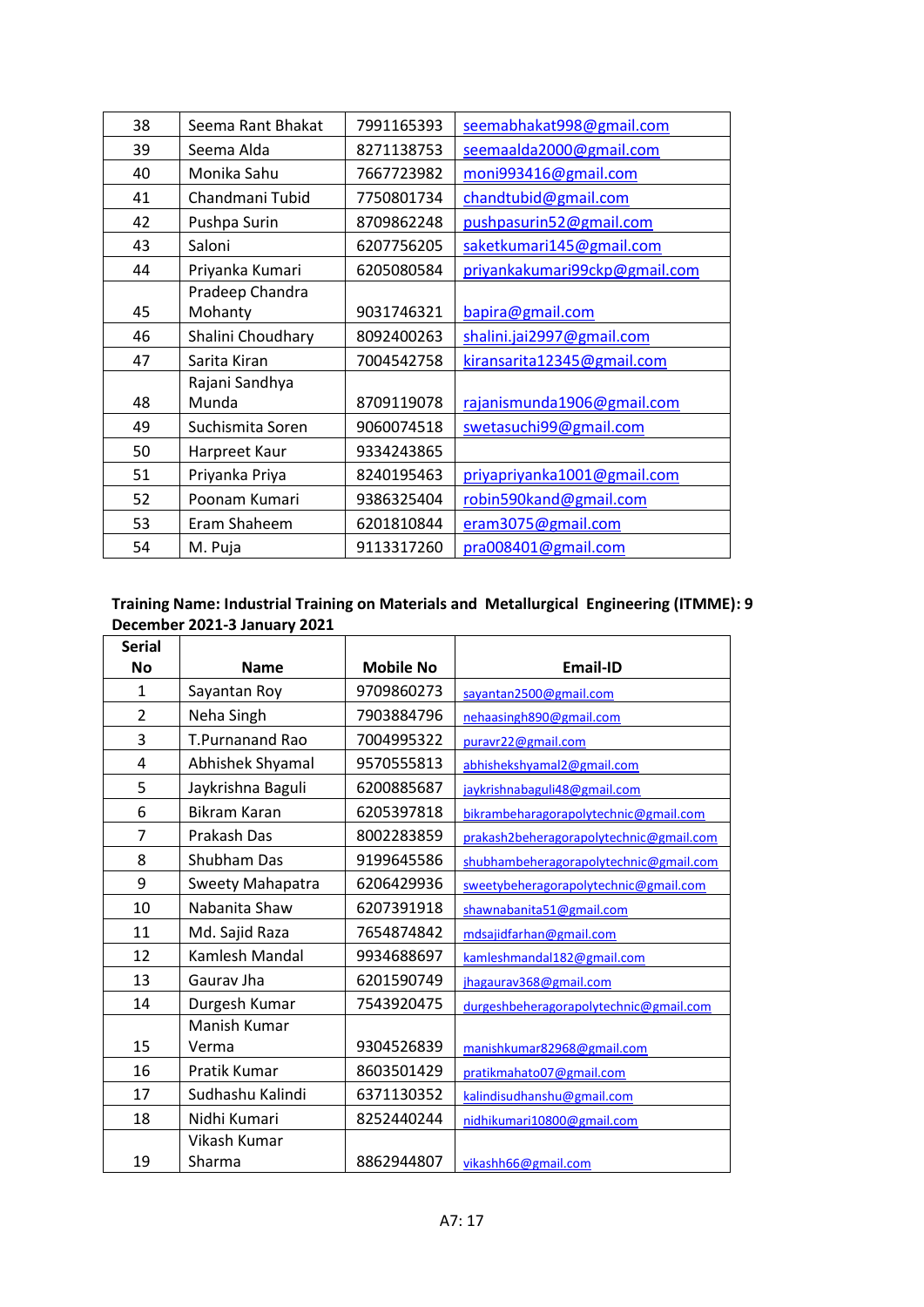| 20 | Suman Ghosh           | 7004672966 | officialsumanghosh@gmail.com           |
|----|-----------------------|------------|----------------------------------------|
| 21 | Duashrath Mardi       | 8210510678 | dashrathmardi199@gmail.com             |
| 22 | Rahul Giri            | 6203608342 | rahulgiri6698@gmail.com                |
| 23 | Siddhant Jha          | 9155204295 | amankjbnk@gmail.com                    |
| 24 | Rahul Kumar Mandal    | 7004416541 | rahulkumar9244@gmail.com               |
| 25 | Saurav Jyotishi       | 6206974182 | sauravjyotishi@gmail.com               |
| 26 | <b>Ritesh Kumar</b>   | 6204792591 | rk7506302@gmail.com                    |
| 27 | Bubai Prashad         | 8825151114 | bubaibeheragorapolytechnic@gmail.com   |
| 28 | <b>Abhishek Maity</b> | 7061808181 | abhishekmaity257@gmail.com             |
| 29 | Gaurav Kumar Singh    | 6201040184 | gaurav.sngh0656@gmail.com              |
| 30 | Aman Kumar            | 8102226704 | amanpandey131220001@gmail.com          |
| 31 | Pratima Mardi         | 7667398187 | pratimamardi1234@gmail.com             |
| 32 | Shubham Mishra        | 6206845757 | shubhambeheragorapolytechnic@gmail.com |

#### **Training Name: Management Development Program on Export Marketing of Metal Craft: 16 December 2019-20 December 2019**

| <b>Serial</b>  |                    |                  |                             |
|----------------|--------------------|------------------|-----------------------------|
| <b>No</b>      | <b>Name</b>        | <b>Mobile No</b> | <b>Email-ID</b>             |
| $\mathbf{1}$   | Arjun Murmu        | 7858005569       | arjunmurmu27@gmail.com      |
|                | Nishant Abhishek   |                  |                             |
| $\overline{2}$ | Kandyong           | 9031281077       | nishantnakay298@gmail.com   |
| 3              | Abraham Ammi Surin | 8521244089       | Abrabam.surin389@gmail.com  |
| 4              | Palu Hansda        | 9431544375       | sagenenterprise99@gmail.com |
| 5              | Ranjan Mardi       | 9955125863       | ranjanmardi40@gmail.com     |
| 6              | Surender Tudu      | 7250946220       | poraayani27@gmail.com       |
| 7              | Dharmu Majhi       | 9304389459       | dharmutudu123@gmail.com     |
| 8              | Rohit Hembram      | 6200456346       | rohithembram777@gmail.com   |
| 9              | Braj Deogam        | 9006139696       | deoenterprisesjsr@gmail.com |
| 10             | Ganesh Kujur       | 7091151189       | kujurganesh2011@gmail.com   |
| 11             | Roshan Kumar       | 6204860375       | kumarroshan00036@gmail.com  |
| 12             | Mangal Singh       | 9523283840       | mangalpanday30@gmail.com    |
| 13             | Aditya Kumar       | 7004271853       | adismart1996@gmail.com      |
| 14             | Anil Topno         | 8409489135       | surenterprises93@gmail.com  |
| 15             | Mangal Majhi       | 6200694881       | manjhimangal40@gmail.com    |
| 16             | Dharnidhar Kalindi | 8757409255       | dharni786kalindi@gmail.com  |
| 17             | Rajmarshal Mardi   | 9204441947       | mardimarshal8t2@gmail.com   |
| 18             | Santosh Murmu      | 8917325976       | murmusantosh9+6@gmail.com   |
| 19             | Pogro Murmu        | 6200928180       | murmutaras81@gmail.com      |
| 20             | Kamal Koya         | 8092761990       | kamalkoya123@gmail.com      |
| 21             | Alan Lakra         | 9334636461       | alan lakra1@yahoo.com       |
| 22             | Prashant Khalhan   | 8969826883       | kalhanenterprises@gmail.com |
| 23             | Pushpa Surin       | 8709862248       | pushpasurin52@gmail.com     |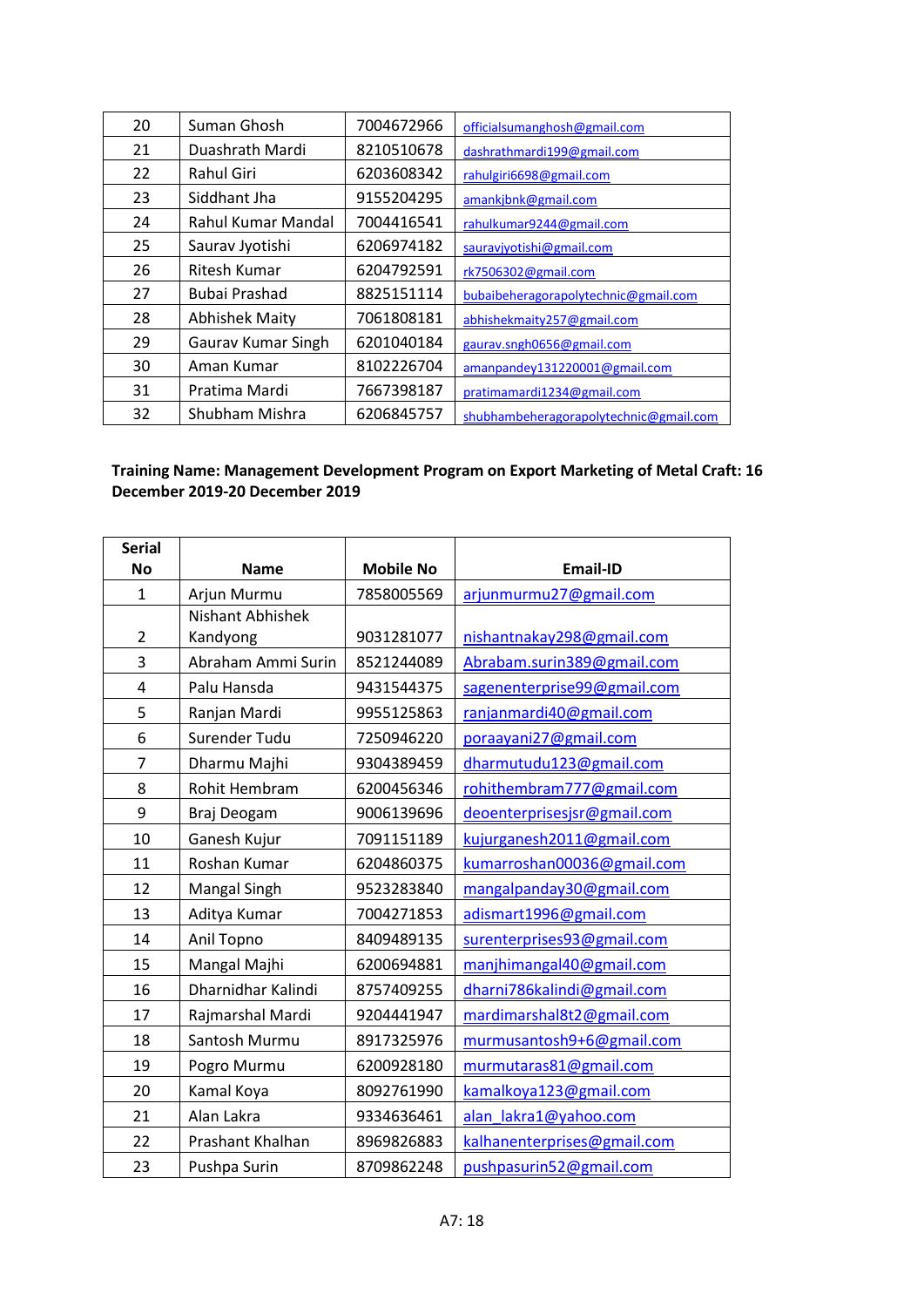| 24 | Suuchismita Soren | 9060074518 | swetasuchi99@gmail.com        |
|----|-------------------|------------|-------------------------------|
| 25 | Pallabi Das       | 9732190727 | pallabi.mallick2018@gmail.com |
| 26 | Indu Mahato       | 7903699268 | indumahato96@gmail.com        |
| 27 | Harpreet Kour     | 9334243865 | Golukour@gmail.com            |
| 28 | Manoti Kumari     | 7488883897 | manotikumari97@gmail.com      |
| 29 | Sneh Kumar Mukhi  | 7782018726 | snehkr054@gmail.com           |
| 30 | Paga Sardar       | 6203286732 | pagakandra@gmail.com          |
| 31 | Suresh Birua      | 9973923264 | biruaenterprises921@gmail.com |
| 32 | Bharat Karua      | 7903321441 | bharatkarua16@gmail.com       |

#### **Training Name: Chemicals Analysis of Ore and Minerals: 2 December 2019-10 January 2020**

| <b>Serial</b> |                    |                  |                                 |
|---------------|--------------------|------------------|---------------------------------|
| <b>No</b>     | <b>Name</b>        | <b>Mobile No</b> | <b>Email-ID</b>                 |
| 1             | Priti Kumari       | 7004118167       | pritij21121997@gmail.com        |
| 2             | Sheetal Kumari Saw | 9102717565       | sheetalkumari19121997@gamil.com |
| 3             | Anuradha Singh     | 9304572910       | anuradha.nov1998@gmail.com      |
| 4             | Mallika Mahato     | 6203005128       | mallikamahato3@gmail.com        |
| 5             | Anshu Kumari       | 7004551750       | aksingh2705@gmail.com           |
| 6             | Jyoti Kumari       | 7004935925       | jyotitripathy07@gmail.com       |
| 7             | Priyanka Kumari    | 6202617446       | priyankakumari9663@gmail.com    |
| 8             | Priyanka Kumari    | 9204562480       | pri286849@gmail.com             |
| 9             | Suchitra Rani Mudi | 9973535892       | suchitraranimudi391@gmail.com   |
| 10            | Laxmi Rani Mahato  | 7050059841       | sodiumchloride38@gmail.com      |
| 11            | Riya Sinha         | 8603489739       | yriya810@gmail.com              |
| 12            | Joyita Devsharma   | 9304287472       | joyita.devsharma.jd@gmai.com    |
| 13            | Rounak Kumari      | 7304499596       | krounak.Dec@gmail.com           |

#### **Training Name: In Plant Training on Deconstruction and Upcycling of E-Waste: 13 January 2020-17 January 2020**

| <b>Serial</b> |                   |                  |                               |
|---------------|-------------------|------------------|-------------------------------|
| <b>No</b>     | <b>Name</b>       | <b>Mobile No</b> | <b>Email-ID</b>               |
| 1             | Nabanita Mahato   | 8670053959       | nabanita2000mahato@gmail.com  |
| 2             | Sushmita Hembrom  | 7602032429       | sushmitahembrom40@gmail.com   |
| 3             | Arup Sao          | 8250195290       | arupsao8250195290@gmail.com   |
| 4             | Suparna Dutta     | 8637361373       | suparnaduttarsha@gmail.com    |
| 5             | Nayan Modak       | 9064711670       | nayanmodak1999@gmail.com      |
| 6             | Suman Mahali      | 8250413431       | sumanmahali143@gmail.com      |
| 7             | Ajay Bauri        | 6295593747       | ajaybauri608@gmail.com        |
| 8             | Ananta Mandal     | 8207066010       | anantamondal232@gmail.com     |
| 9             | Arghya Pal        | 8617092341       | www.arghya456@gmail.com       |
| 10            | Jhulan Karmakar   | 8617026590       | jhulankarmakar85@gmail.com    |
| 11            | Kanchan Mudi      | 7477668048       | kanchanmudi38@gmail.com       |
| 12            | Rahul Chaudhury   | 9563781661       | chaudhuryrahul88@gmail.com    |
| 13            | Buddheswar Rajwar | 8101251411       | buddheswarrajwar444@gmail.com |
| 14            | Dinesh Mukherjee  | 8617412394       | dineshmukherjee01@gmail.com   |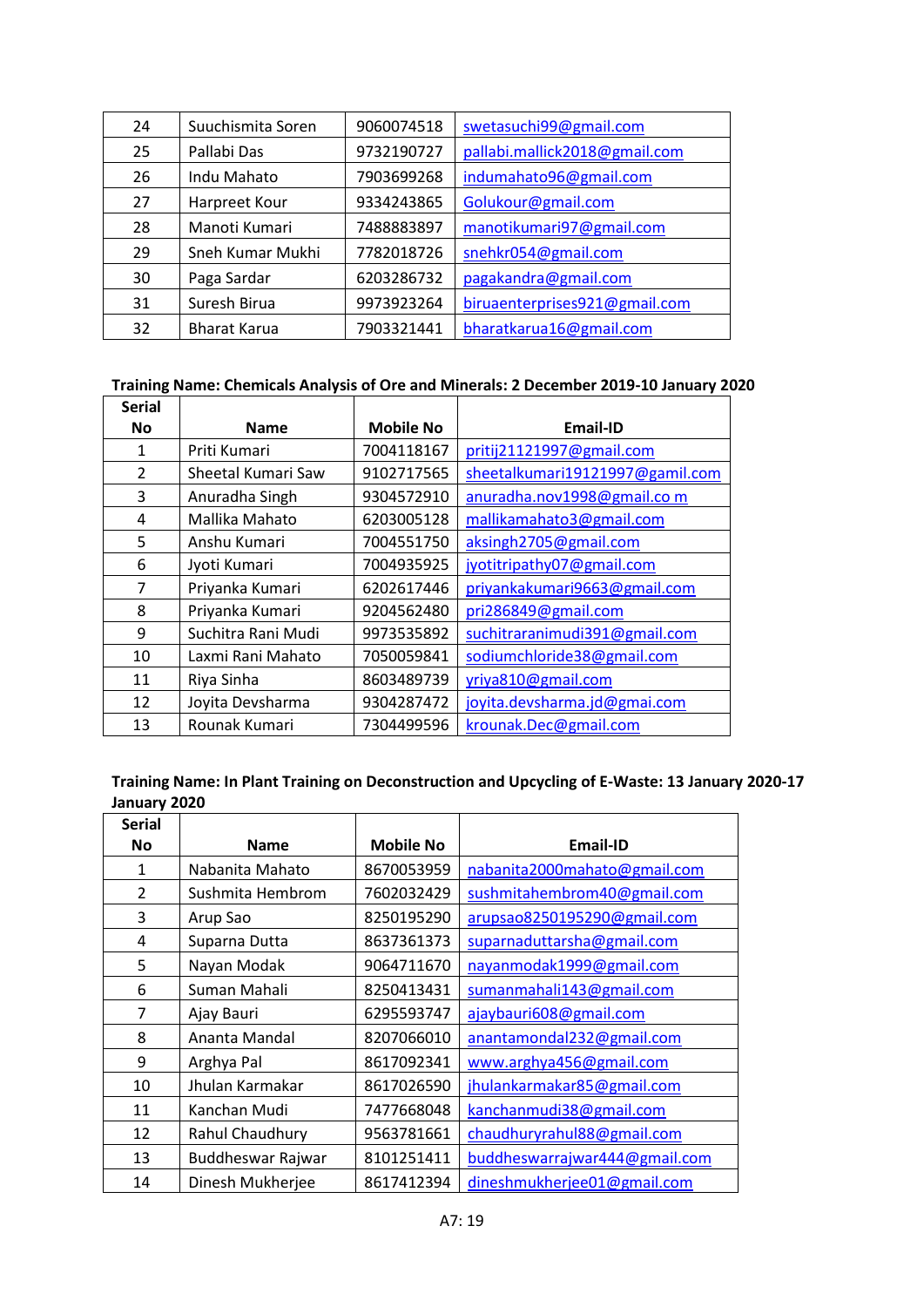| 15 | Subhajit Mukherjee  | 7679318301 | subhajitmukherjee33@gmail.com   |
|----|---------------------|------------|---------------------------------|
| 16 | Kajal Mahato        | 7679854146 | mahatokajal414@gmail.com        |
| 17 | Sanjit Baskey       | 8637399903 | sanjitbaskey024@gmail.com       |
| 18 | Abhishek Mishra     | 9064176416 | abhiraj5676@gmail.com           |
| 19 | Rakhi Majee         | 8637082859 | majeerakhi929@gmail.com         |
| 20 | Pintu Gorai         | 7908806737 | me.pintugorai@gmail.com         |
| 21 | Soumen Mandal       | 9635258133 | soumenmandal931@gmail.com       |
| 22 | Abdul Alim Ansary   | 6295209097 | abdulalimansary840@gmail.com    |
| 23 | Shimpa Sao          | 8637314270 | shimpasao66@gmail.com           |
| 24 | Titas Karmakar      | 6296062135 | titaskarmakar2001@gmail.com     |
| 25 | Subhasish Nag       | 9064219895 | snag3045@gmail.com              |
| 26 | Bhagya Rajak        | 9641668801 | rajakbhagya@gmail.com           |
| 27 | Indrajit mahato     | 9641163427 | indrajitmahato@gmail.com        |
| 28 | <b>Binoy Mahato</b> | 7001804741 | binoymahato02@gmail.com         |
| 29 | Priyotosh Roy       | 6300279676 | priyotoshroy67@gmail.com        |
| 30 | Sudipta Bhandari    | 9064971968 | sudiptabhandari931@gmail.com    |
| 31 | Anup Bauri          | 9134521281 | anupbauri@gmail.com             |
| 32 | Dipanjan Mitra      | 8918758474 | dipanjanm61@gmail.com           |
| 33 | Kalipada Dutta      | 8972023186 | kalipadadutta198@gmail.com      |
| 34 | Shilpi Karmakar     | 8637065640 | silpitanu@gmail.com             |
| 35 | Nasim Sha           | 8967419373 | nasimsha@gmail.com              |
| 36 | Rupa Ghosh          | 9064357518 | rupaghosh00001@gmail.com        |
| 37 | Subhra Pathak       | 8918132654 | subhrapathak2018@gmail.com      |
| 38 | Puspa Singh         | 7029701698 | puspasingh2754@gmail.com        |
| 39 | Sachin Rajak        | 7908808341 | rajaksachin232@gmail.com        |
| 40 | Dipak Bauri         | 9547500680 | dipakbauri146@gmail.com         |
| 41 | Pabitra Das         | 8670440252 | rkrabin222@gmail.com            |
| 42 | Sudip Mahato        | 7319188669 | sudipmahato56269@gmail.com      |
| 43 | Sachin Mahato       | 8918186992 | sachinmahato723@gmail.com       |
| 44 | Barun Kumar Mahato  | 9851522630 | barunmahato1996@gmail.com       |
| 45 | Amit Majee          | 8972197551 | iamamitmajee@gmail.com          |
| 46 | Aniruddha Dey       | 8016755755 | deyaniruddha118@gmail.com       |
| 47 | Vikash Kumar Raman  | 7546064431 | vikashkumarraman22@gmail.com    |
| 48 | Umang Raj           | 9534658994 | umangraj51@gmail.com            |
| 49 | Saurav Kumar        | 9661110233 | sauravkumar@gmail.com           |
| 50 | Arpan Mahato        | 9002266126 | arpanmahato1998@gmail.com       |
| 51 | Khokan Roy          | 9735142925 | kr2khokan2@gmail.com            |
| 52 | Janadan Majee       | 6297318328 | janardanmajee5@gmail.com        |
| 53 | Aditya Gorain       | 8617833099 | adityagorain823@gmail.com       |
| 54 | Sudipta Chatterjee  | 8918332932 | sudiptachatterjee9398@gmail.com |
| 55 | Takurdas Kumar      | 8250698632 | thakurdaskumar99@gmail.com      |
| 56 | Rabindranath Das    | 8954819869 | rabindradas10032000@gmail.com   |
| 57 | Sajal Mandal        | 7908871957 | sajalmandal841@gmail.com        |
| 58 | Harelal Gorain      | 8768560756 | harelalgorain@gmail.com         |
|    |                     |            |                                 |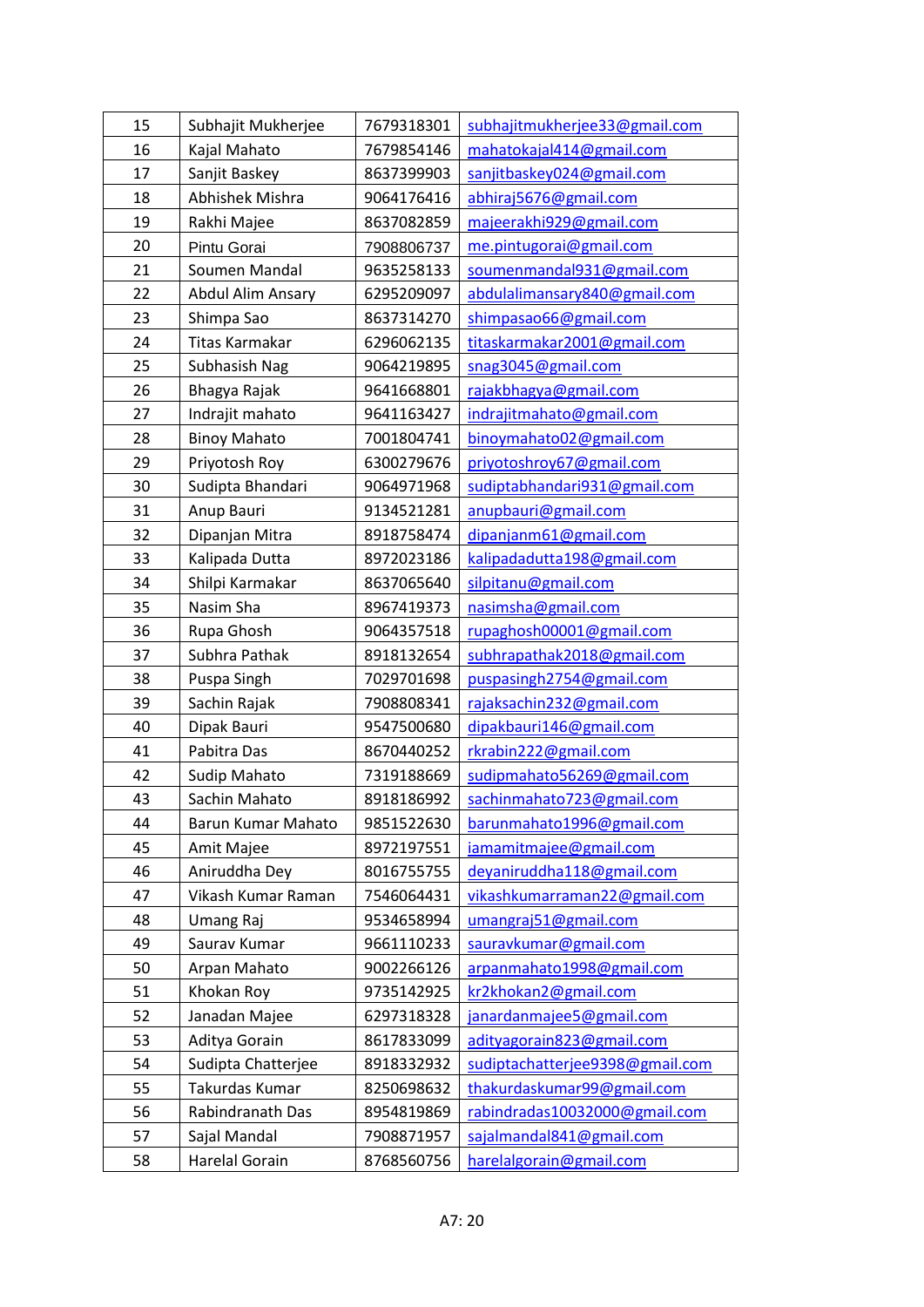| 59 | <b>Ganesh Mandal</b>  | 8250423556 | ganeshmandalse@gmail.com         |
|----|-----------------------|------------|----------------------------------|
| 60 | Mahim Sankar Dey      | 8768946121 | mahimsankardey@gmail.com         |
| 61 | Sourav Mandal         | 8145602104 | souravmandalsrp@gmail.com        |
| 62 | Shankar Mahato        | 6296471423 | mahatoshankar151@gmail.com       |
|    | Dipak Chandra         |            |                                  |
| 63 | Mahato                | 9933642428 | dipakchandramahatoinfo@gmail.com |
| 64 | Sankari Prasad Mandal | 9002884270 | sankariprasad2000@gmail.com      |
| 65 | Somnath Mandal        | 7908674508 | mandalsomnath059@gmail.com       |
| 66 | Gourav Kundu          | 9064735872 | gouravkundu@gmail.com            |
| 67 | Chiranjit Mahato      | 7908190162 |                                  |
| 68 | <b>Rahul Mahato</b>   | 8967100198 | mahatorahul1900@gmail.com        |
| 69 | Kabita Bauri          | 7718750965 | kabitabauri1999@gmail.com        |
| 70 | Manabendra Das        | 8617693744 | manabendra2707@gmail.com         |
| 71 | Nitish Mahato         | 8310267654 | nitishmahato953@gmail.com        |
| 72 | Ashish Mahato         | 8918262065 | ashishmahato7233@gmail.com       |
| 73 | Achinta Mahato        | 8637875550 | achintaamahato8149@gmail.com     |
| 74 | Saumajeet Banerjee    | 9064457875 | nanerjeesudip8214@gmail.com      |
| 75 | Nilmoni Mukherjee     | 9932252399 | nilmukherjee1210@gmail.com       |
| 76 | Dipak Sharma          | 7001697784 | sharma2000dipak@gmail.com        |
| 77 | Subham Dutta          | 9382977165 | subhamdutta886@gmail.com         |
| 78 | Soumyarshi Kar        | 8158902590 | ksoumyarshi9@gmail.com           |
| 79 | Sukanta Mandal        | 6296567169 | mandalsukanta19@gmail.com        |
| 80 | M.Rohit               | 9064313114 | mrohit2203@gmail.com             |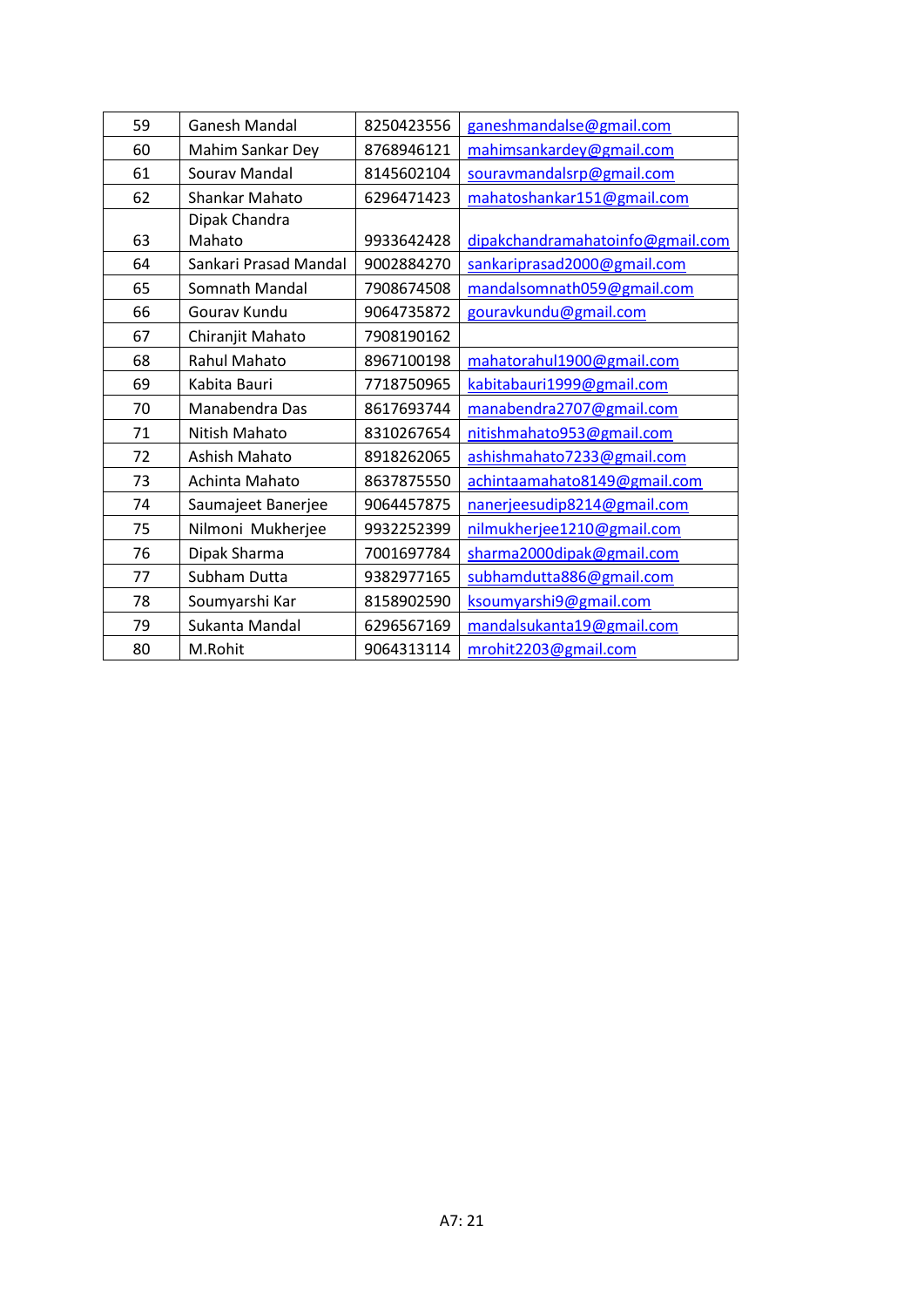# Others Training

| M. Tech Tranning 2018-19 |                           |                                       |                   |                         |  |
|--------------------------|---------------------------|---------------------------------------|-------------------|-------------------------|--|
|                          |                           |                                       |                   |                         |  |
| S No                     | <b>Name</b>               | <b>Organisation State Date</b>        |                   | <b>Guide</b>            |  |
|                          | 1 Jayati Priya            | CUJ Ranchi                            | 1/7/2019          | Jhumki Hait             |  |
|                          | 2 Basant Kumar            | <b>NIT Srinagar</b>                   | 1/7/2019          | <b>GK Mandal</b>        |  |
|                          | 3 V K Tiwari              | <b>NIT Srinagar</b>                   | 1/7/2019          | Palash Poddar           |  |
|                          | 4 Muneer Khan             | <b>NIT Srinagar</b>                   | 1/9/2019          | Murtuja Hussain         |  |
|                          | 5 Preeti Kumari Barman    | CUJ Ranchi                            | 1/21/2019         | M K Jha                 |  |
|                          | 6 Shrishti Priya          | CUJ Ranchi                            | 1/22/2019         | Jhumki Hait             |  |
|                          | 7 Adya Rani               | CUJ Ranchi                            | 3/5/2019 S K Nath |                         |  |
|                          | 8 Aniket Chakrabarty      | <b>IIEST Shibpur</b>                  | 3/11/2019 H N Bar |                         |  |
|                          | 9 Surya Prakash Rao       | <b>IIEST Shibpur</b>                  |                   | $3/12/2019$ S sivaprasd |  |
|                          | 10 Vikash Bharti          | CUJ Ranchi                            | 5/1/2018          | Jhumki                  |  |
|                          | 11 Aftab Alam             | Vinoba Bhava<br>University Hazaribagh | 10/1/2018         | S Nayar                 |  |
|                          | 12 Yash                   | CUJ Ranchi                            | 12/1/2018         | Sharma Paswan           |  |
|                          | 13 Akshay Kumar Singh     | CUJ Ranchi                            | 12/1/2018         | D Mishra                |  |
|                          | 14 Uttam Kumar            | CUJ Ranchi                            | 5/28/2018         | T Mishra                |  |
|                          | 15 Kumar Sanket           | CUJ Ranchi                            | 5/28/2018         | Jay Chakraborty         |  |
|                          | 16 Saurav Kumar           | NIT Jsr                               | 7/5/2018          | Sunil Kumar             |  |
|                          | 17 Rahul Ranjan           | NIT Jsr                               | 7/5/2018          | Sunil Kumar             |  |
|                          | 18 Roshni                 | NIT Jsr                               | 7/5/2018          | Arpita Ghosh            |  |
|                          | 19 Md Asdullah            | NIT Jsr                               | 7/5/2018          | M Malathi               |  |
|                          | 20 N purusothan           | NIT Jsr                               | 7/5/2018          | S K maity               |  |
|                          | 21 Shikher Vaish          | NIT Jsr                               | 7/5/2018          | <b>GVS Murthy</b>       |  |
|                          | 22 Chandan Kumar          | NIT Jsr                               | 7/6/2018          | Rajneesh                |  |
|                          | 23 Prasu Kundu            | NIT Jsr                               | 7/9/2018          | Rajneesh                |  |
|                          | 24 Abhilash Mishra        | NIT Jsr                               | 7/9/2018          | Pratima                 |  |
|                          | 25 Saurabh Kumar          | NIT Jsr                               | 7/9/2018          | Arpita Ghosh            |  |
|                          | 26 Deepak Kumar           | NIT Jsr                               | 7/9/2018          | K L Sahoo               |  |
|                          | 27 Rahul Kumar Rai        | NIT Jsr                               | 7/9/2018          | K L Sahoo               |  |
|                          | 28 Amit Kumar Jha         | NIT Jsr                               | 7/11/2018         | Sharma Paswan           |  |
|                          | 29 Akash                  | NIT Jsr                               | 7/11/2018         | Sharma Paswan           |  |
|                          | 30 Arvind Kumar           | NIT Jsr                               | 7/16/2018         | K D Mehta               |  |
|                          | 31 Sompalli Suresh        | <b>IIEST Shibpur</b>                  | 7/17/2018         | H N Bar                 |  |
|                          | 32 Raashed Firoz          | <b>IIEST Shibpur</b>                  | 7/17/2018         | Shiva Prasad            |  |
|                          | 33 Avinash Kumar          | Jadavpur University                   | 7/23/2018         | H N Bar                 |  |
|                          | 34 Tuhin Ghosh            | Jadavpur University                   | 7/23/2018         | Shivaprasad             |  |
|                          | 35 Sumit Srivastava       | <b>NIT K Surathkal</b>                | 7/23/2018         | Abhilash                |  |
|                          | 36 Priyansh Tripathi      | NIT Jsr                               | 7/24/2018         | Ansu                    |  |
|                          | 37 Munchun Kumari         | CUJ Ranchi                            | 7/30/2018         | T K Das                 |  |
|                          | 38 Dhanranjan Kumar       | CUJ Ranchi                            | 8/1/2018          | A K panda               |  |
|                          | 39 Abinash Kumar          | CUJ Ranchi                            | 8/13/2018         | Suman                   |  |
|                          | 40 Abhijit Choudhury      | NIT Jsr                               | 8/21/2018         | KGK                     |  |
|                          | 41 Randhir Ku Sah         | NIT Jsr                               | 8/24/2018         | SP sagar                |  |
|                          | 42 K Poorna Chander       | <b>IIT KGP</b>                        |                   | 9/11/2018 SG Chowdhary  |  |
|                          | 43 Joseph Christal lesile | JNTUK, Vizianagaram                   |                   | 9/11/2018 Mk Humane     |  |
|                          | Maraguni Siva sankar      |                                       |                   |                         |  |
|                          | 44 gond                   | JNTUK, Vizianagaram                   |                   | 10/1/2018 VC Srivastava |  |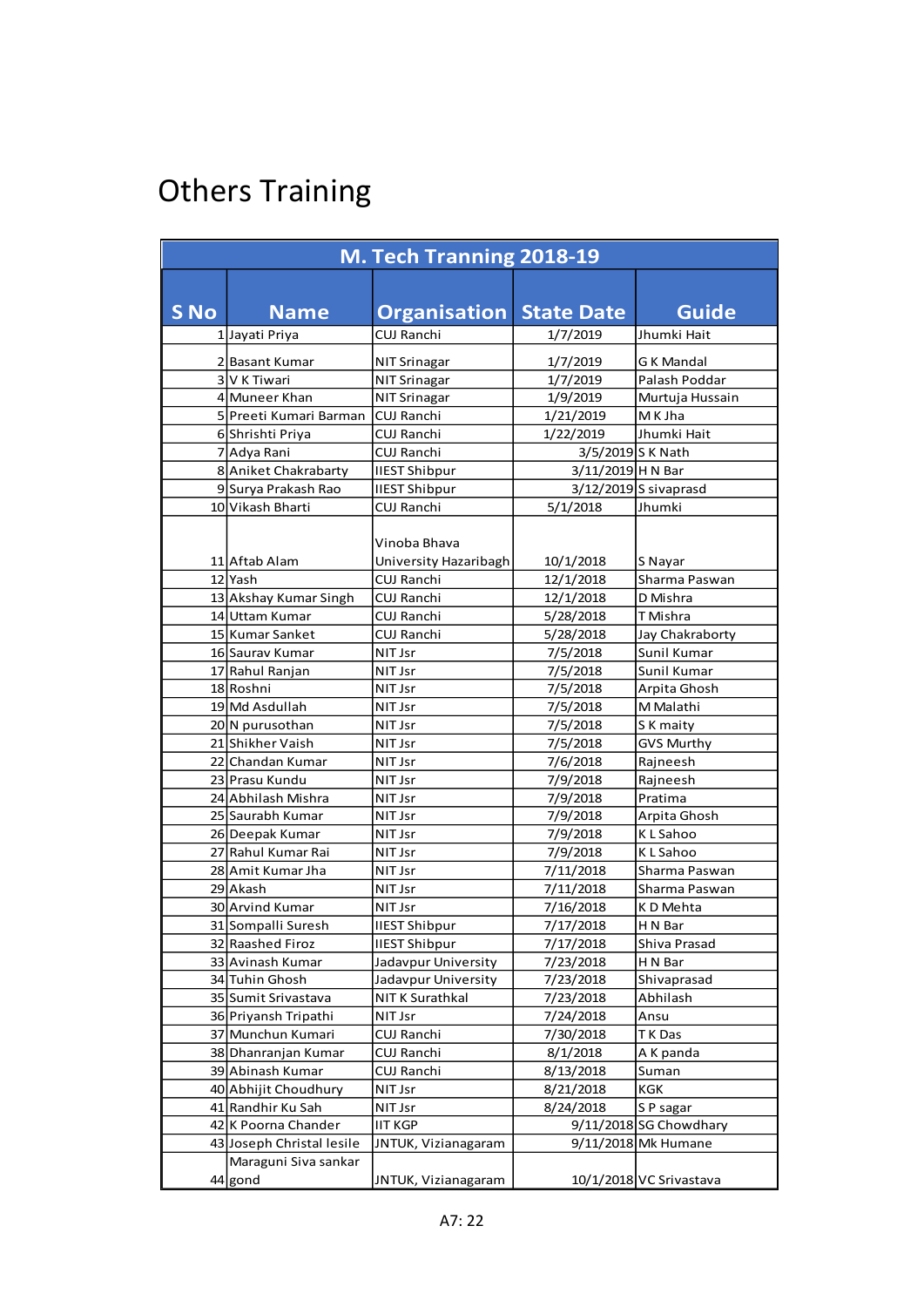| <b>Summer and Winter Tranning</b> |                           |                            |                |                |                               |  |
|-----------------------------------|---------------------------|----------------------------|----------------|----------------|-------------------------------|--|
| Sl. No.                           | <b>NAME</b>               | <b>INSTITUTE</b>           | <b>From</b>    | To             | <b>GUIDE</b>                  |  |
| 1                                 | S K Gupta                 | <b>NIT Durgapur</b>        | 12-03-18       |                | Ashok K                       |  |
| $\overline{2}$                    | <b>Shivang Mishra</b>     | <b>NIT Jaipur</b>          | $12 - 10 - 18$ | $01 - 07 - 19$ | Prem Kumar                    |  |
| 3                                 | Kamal Dev Kumar           | <b>NIT Jaipur</b>          | $12 - 10 - 18$ | $01 - 07 - 19$ | Saurabh Shekhar               |  |
| 4                                 | Sandeep Yadav             | <b>NIT Jaipur</b>          | 12-10-18       | $01 - 07 - 19$ | RK Minz/N S<br>Randhawa       |  |
| 5                                 | Vikash Ranjan             | NIT Jamshedpur             | $12 - 12 - 18$ | $01 - 11 - 19$ | M Madan                       |  |
| 6                                 | Swati Kumari              | NIT Jamshedpur             | $12 - 12 - 18$ |                | S K maity                     |  |
| 7                                 | Teena Chhatria            | NIT Jamshedpur             | $12 - 12 - 18$ | $14 - 01 - 19$ | Shivendra Sinha               |  |
| 8                                 | Neha Jha                  | NIT Jamshedpur             | $12 - 12 - 18$ | 14-01-19       | Saurabh Shekhar               |  |
| 9                                 | Sidhanta Gupta            | NIT Jamshedpur             | $12 - 12 - 18$ | $11 - 01 - 19$ | Md Murtuja<br>Husain          |  |
| 10                                | Animesh Majhee            | NIT Jamshedpur             | $12 - 12 - 18$ | $11 - 01 - 19$ | SGC                           |  |
| 11                                | Abhishek Kumar            | NIT Jamshedpur             | $12 - 12 - 18$ | $11 - 01 - 19$ | Snehashish<br><b>Tripathy</b> |  |
| 12                                | Manshi                    | NIT Jamshedpur             | 17-12-18       | $11 - 01 - 19$ | <b>Minal Shah</b>             |  |
| 13                                | Avanish Raj               | NIFFT Ranchi               | $19 - 12 - 18$ | 18-01-19       | D C Sau                       |  |
| 14                                | <b>Kumar Aman</b>         | <b>NIFFT Ranchi</b>        | 19-12-18       | 18-01-19       | Manoj Kumar                   |  |
| 15                                | Animesh sahoo             | NIFFT Ranchi               | 19-12-18       | 18-01-19       | R K sahu                      |  |
| 16                                | Kashish                   | <b>NIFFT Ranchi</b>        | 19-12-18       | 18-01-19       | Gugloath K                    |  |
| 17                                | Shivani D maolanker       | <b>NIFFT Ranchi</b>        | 19-12-18       | 18-01-19       | C B Singh                     |  |
| 18                                | Satyam Kumar              | NIFFT Ranchi               | 19-12-18       | 18-01-19       | <b>Biraj Sahoo</b>            |  |
| 19                                | Shardul Kumar<br>Kushwaha | <b>NIFFT Ranchi</b>        | 19-12-18       | 18-01-19       | S Nayar                       |  |
| 20                                | Khemlata                  | <b>NIFFT Ranchi</b>        | 19-12-18       | 18-01-19       | Paricchit Munda               |  |
| 21                                | Ashutosh Kumar            | <b>NIFFT Ranchi</b>        | 19-12-18       | 18-01-19       | Avanish Kumar                 |  |
| 22                                | Vivek Kumar               | <b>CUJ Ranchi</b>          | $20 - 12 - 18$ | 18-01-19       | Jay Chakravorty               |  |
| 23                                | Y Sai Swaroop Sarma       | <b>CUJ Ranchi</b>          | 20-12-18       | 18-01-19       | Jay Chakravorty               |  |
| 24                                | Esha Mandal               | NIT Patna                  | $21 - 12 - 18$ |                | D K Mishra                    |  |
| 25                                | <b>Apoorv Bansal</b>      | <b>TIET Patiala Punjab</b> | $01 - 07 - 19$ |                | Ravi Kumar                    |  |
| 26                                | Anant Kumar               | <b>TIET Patiala Punjab</b> | $01 - 08 - 19$ |                | Ravi Kumar                    |  |
| 27                                | Murli Monahar             | <b>NIT Srinagar</b>        | $01 - 09 - 19$ | 02-08-19       | A Amasi                       |  |
| 28                                | Madhumita Kumari          | <b>BIT Sindri</b>          | $21 - 01 - 19$ |                | Aarati Kumari                 |  |
| 29                                | Priyanka Kumari           | <b>BIT Sindri</b>          | $21 - 01 - 19$ | $21 - 02 - 19$ | Avanish Chandan               |  |
| 30                                | Avinash Vats              | <b>BIT Sindri</b>          | $21 - 01 - 19$ | $21 - 02 - 19$ | <b>BK</b> Sahoo               |  |
| 31                                | Pratyush Suman            | <b>BIT Sindri</b>          | 20-01-19       | $21 - 02 - 19$ |                               |  |
| 32                                | Kunal Chatterjee          | <b>BIT Sindri</b>          | $21 - 01 - 19$ | 20-02-19       | P Munda                       |  |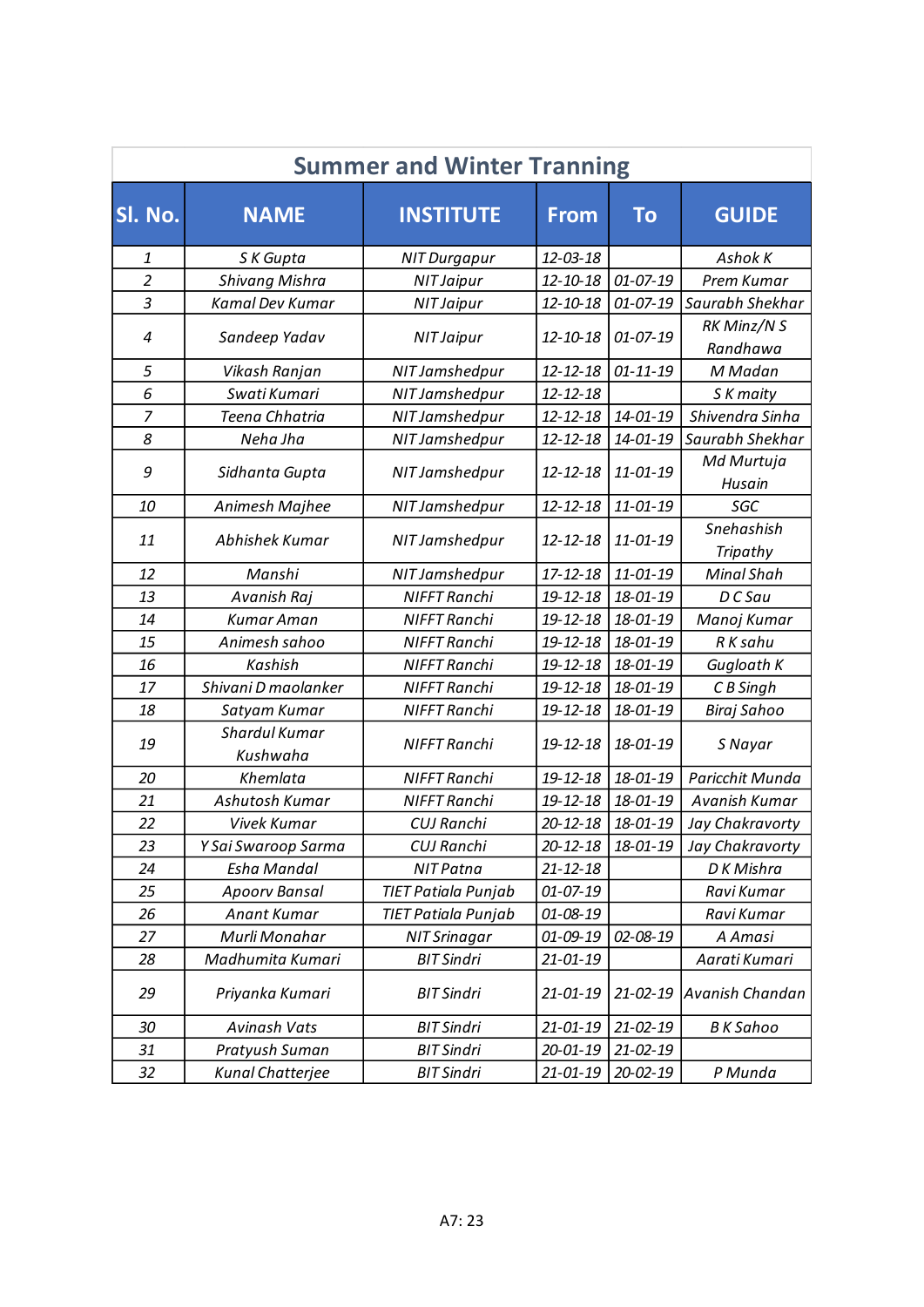### **ITI Trade Training**

| <b>S. No.</b>  | <b>NAME</b>                 | <b>DATE OF</b><br><b>BIRTH (DD</b><br>MM-YYYY) | (In case<br>apprentic<br>e only)<br><b>Trade</b> | <b>CSIR-NML</b><br>ID No. | Mail ID                          | <b>Contact Phone No.</b>   |
|----------------|-----------------------------|------------------------------------------------|--------------------------------------------------|---------------------------|----------------------------------|----------------------------|
|                |                             |                                                | <b>BOPT No.</b>                                  |                           | <b>Blood Group</b>               | <b>Identification mark</b> |
| $\mathbf{1}$   | Shiv Shankar Hembra         | 14/05/1993                                     | <b>FITTER</b>                                    | 10097                     | shivshankarhembram1993@gmail.com | 9523492729                 |
| $\overline{2}$ | Sanatan Majhi               | 06-10-1996                                     | <b>FITTER</b>                                    | 10098                     | sanatanmajhi76@gmail.com         | 8271195537                 |
| 3              | <b>Bhim Tudu</b>            | 01-02-1993                                     | <b>FITTER</b>                                    | 10096                     | bhimtudu2015@gmail.com           | 9534090024                 |
| 4              | Maheshwar Mahato            | 11-01-1996                                     | <b>TURNER</b>                                    | 10095                     | mahatomahatomahesh@gmail.com     | 8409038712                 |
| 5              | Anupam Dev                  | 04-03-1996                                     | <b>TURNER</b>                                    | 10094                     | deyanupam1996@gmail.com          | 8863800668/95047985<br>04  |
| 6              | Sandeep Birua               | 09-02-1991                                     | <b>MRAC</b>                                      | 10092                     | sandeepbirua21@gmail.com         | 9006138082                 |
| $\overline{7}$ | Ajay Kumar Sharma           | 18/04/1992                                     | <b>ELECTRICI</b><br>AN                           | 10085                     | shajay720@gmail.com              | 9523114285                 |
| 8              | <b>Bhuvneshwar Mahato</b>   | 15/08/1994                                     | <b>ELECTRICI</b><br>AN                           | 10086                     | bhuvimahato603@gmail.com         | 7209525063                 |
| 9              | Pardeep Kumar Mandal        | 12-05-1996                                     | <b>ELECTRICI</b><br>AN                           | 10089                     | pardeepkrmandal5467@gmail.com    | 8789868406/80922074<br>25  |
| 10             | Viswajeet Doraiburu         | 03-02-1995                                     | <b>ELECTRICI</b><br>AN                           | 10084                     | viswajeetdori909@gmail.com       | 7209929060                 |
| 11             | Vikram Kumar Mandal         | 27/08/1995                                     | <b>ELECTRICI</b><br>AN                           | 10091                     | vikrammandal@hotmail.com         | 9031793619                 |
| 12             | Gautam Mahto                | 06-04-1994                                     | <b>ELECTRICI</b><br>AN                           | 10093                     | gautammahto83@gmail.com          | 8603909062                 |
| 13             | <b>Badal Chandra Mahato</b> | 05-04-1995                                     | <b>ELECTRICI</b><br>AN                           | 10087                     | badalchandramahato17@gmail.com   | 7050148897                 |
| 14             | Amit Kumar Pal              | 12-05-1994                                     | <b>ELECTRICI</b><br>AN                           | 10088                     | rideramitjsr9@gmail.com          | 7050148897                 |
| 15             | <b>Taishon Deogam</b>       | 05-04-1999                                     | <b>ELECTRICI</b><br>AN                           | 10090                     | taishon007@gmail.com             | 9546249109                 |

### **Board of Practical Training (Diploma and Graduate Apprentice)**

| <b>S. No.</b>  | <b>NAME</b>              | <b>Mail ID</b>                | <b>Contact Phone</b><br>No. |
|----------------|--------------------------|-------------------------------|-----------------------------|
| 1              | Nikita Rajak             | nikitarajak1997@gmail.com     | 7519031390                  |
| $\overline{2}$ | Amit Pal                 | pal.amit1994@gmail.com        | 9163872293                  |
| 3              | Deepak Kumar             | deepaksinha5143@gmail.com     | 7004360314                  |
| 4              | Aashishranjan Kumar      | aashishranjankumar8@gmail.com | 8789744600                  |
| 5              | Debdyuti Roy Chakraborty | debdyuti11@yahoo.in           | 8250477116                  |
| 6              | Pujari Pavan Kalyan      | pavan.pujari15@gmail.com      | 7382773512                  |
| 7              | Hemandar Kumbhkar        | bittukumar152207@gmail.com    | 9955557889                  |
| 8              | <b>GANESH DAN</b>        | ganeshdan143@gmail.com        | 9523211142                  |
| 9              | DEEPAK KUMAR SHARMA      | deepakinjsr125@gmail.com      | 7632916940                  |
| 10             | SANOJ KUMAR KALINDI      | sanojkumekalindi@gmail.com    | 9771302210                  |
| 11             | <b>RAVI BHUSAN</b>       | rvibhushan@gmail.com          | 8709907216                  |
| 12             | <b>INDU MAHTO</b>        | indumahato96@gmail.com        | 8159039879                  |
| 13             | AMAN TIGGA               | tiggaanan829@gmail.com        | 8709605239                  |
| 14             | <b>SANI SHARMA</b>       | sanisharma443@gmail.com       | 8250759840                  |
| 15             | <b>BAHADUR HANSDAH</b>   | hansdahbahadur@gmail.com      | 9516572372                  |